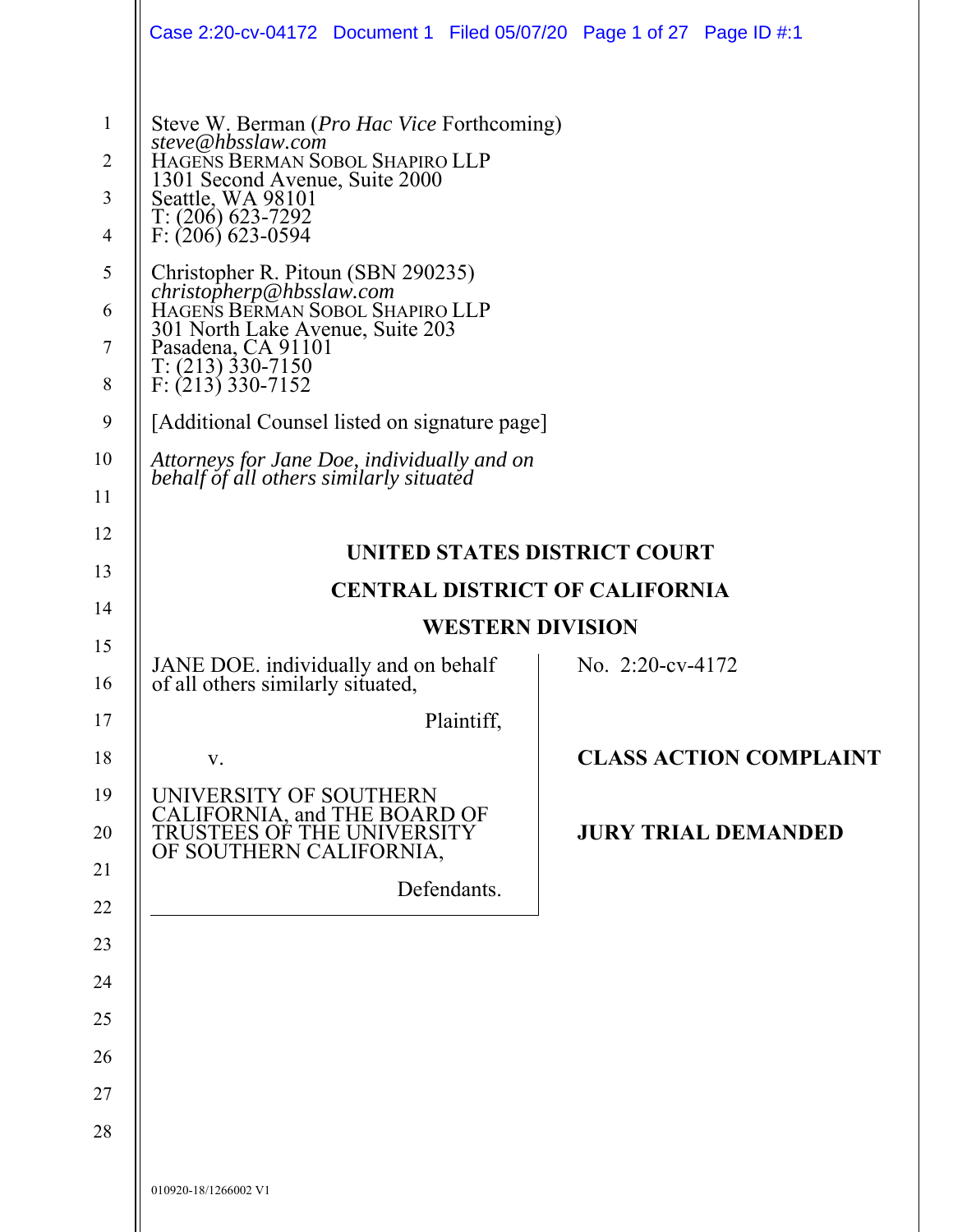| I.<br>A.<br>The Novel Coronavirus Shutdowns And Defendant's Campus<br><b>B.</b><br>Defendant's Refusal To Issue Tuition And Fee Refunds  15<br>$C_{\cdot}$<br>V.<br>VI.<br>COUNT IV CAL. BUS. & PROF. CODE § 1720022<br>PRAYER FOR RELIEF<br><b>JURY DEMAND</b> |  | <b>TABLE OF CONTENTS</b> |
|-----------------------------------------------------------------------------------------------------------------------------------------------------------------------------------------------------------------------------------------------------------------|--|--------------------------|
| II.<br>III.<br>IV.                                                                                                                                                                                                                                              |  |                          |
|                                                                                                                                                                                                                                                                 |  |                          |
|                                                                                                                                                                                                                                                                 |  |                          |
|                                                                                                                                                                                                                                                                 |  |                          |
|                                                                                                                                                                                                                                                                 |  |                          |
|                                                                                                                                                                                                                                                                 |  |                          |
|                                                                                                                                                                                                                                                                 |  |                          |
|                                                                                                                                                                                                                                                                 |  |                          |
|                                                                                                                                                                                                                                                                 |  |                          |
|                                                                                                                                                                                                                                                                 |  |                          |
|                                                                                                                                                                                                                                                                 |  |                          |
|                                                                                                                                                                                                                                                                 |  |                          |
|                                                                                                                                                                                                                                                                 |  |                          |
|                                                                                                                                                                                                                                                                 |  |                          |
|                                                                                                                                                                                                                                                                 |  |                          |
|                                                                                                                                                                                                                                                                 |  |                          |
|                                                                                                                                                                                                                                                                 |  |                          |
|                                                                                                                                                                                                                                                                 |  |                          |
|                                                                                                                                                                                                                                                                 |  |                          |
|                                                                                                                                                                                                                                                                 |  |                          |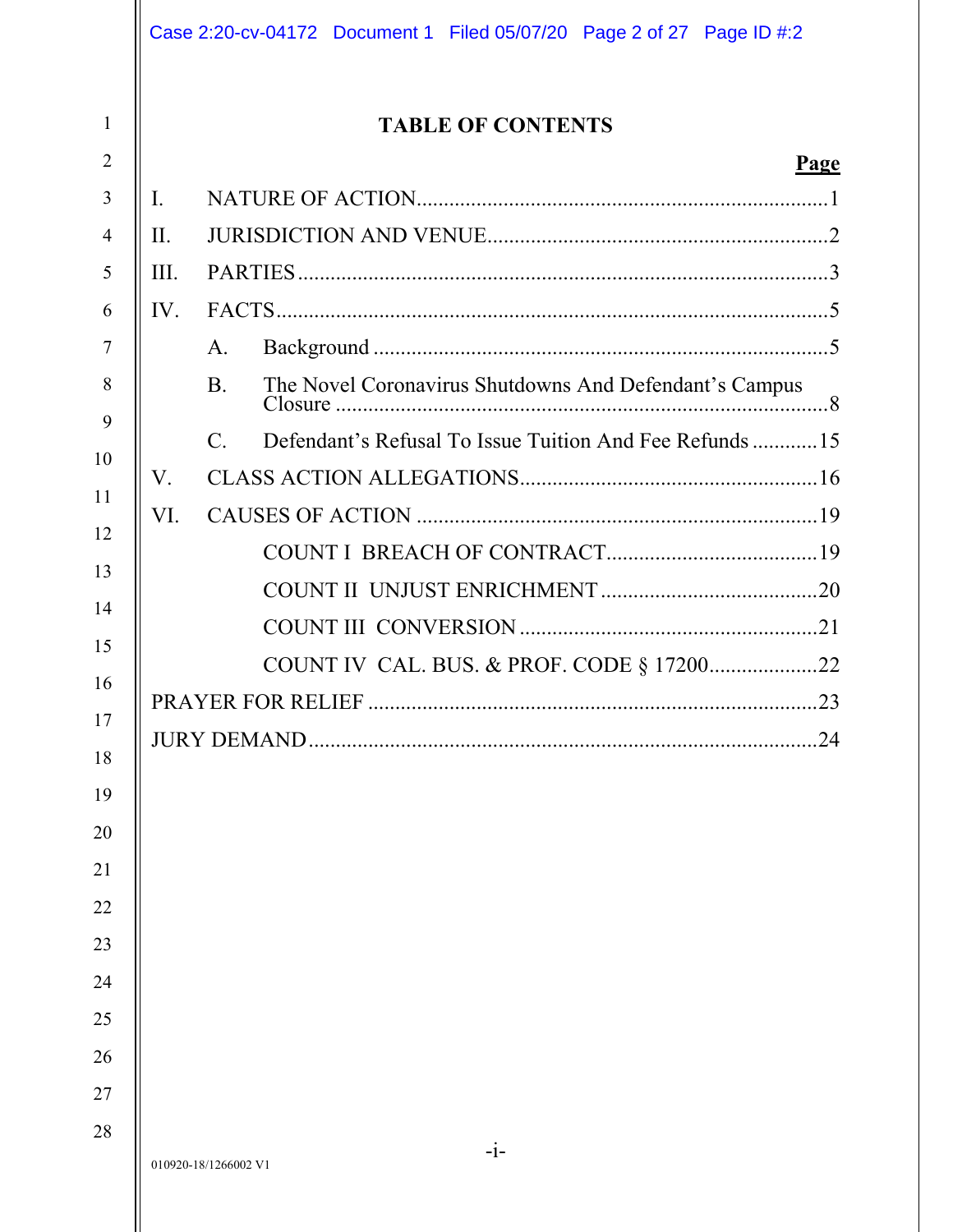Plaintiff, Jane Doe, individually and on behalf of all others similarly situated, for her Class Action Complaint against Defendants University of Southern California and The Board of Trustees of The University of Southern California (collectively referred to herein as "USC"), based upon personal knowledge as to her own actions and based upon the investigation of counsel regarding all other matters, complains as follows:

# **I. NATURE OF ACTION**

1. This Class Action Complaint comes during a time of hardship for so many Americans, with each day bringing different news regarding the novel coronavirus COVID-19.<sup>1</sup> Social distancing, shelter-in-place orders, and efforts to 'flatten the curve' prompted colleges and universities across the country to shut down their campuses, evict students from campus residence halls, and switch to online "distance" learning.

2. Despite sending students home and closing its campus(es), Defendants continue to charge for tuition, fees, and room and board as if nothing has changed, continuing to reap the financial benefit of millions of dollars from students. Defendants do so despite students' complete inability to continue school as normal, occupy campus buildings and dormitories, or avail themselves of school programs and events. So while students enrolled and paid Defendants for a comprehensive academic experience, Defendants instead offer Plaintiff and the Class Members something far less: a limited online experience presented by Google or Zoom, void of face-to-face faculty and peer interaction, separated from program resources, and barred from

24 25

26

27

28

1

2

3

4

5

6

7

8

9

10

11

12

13

14

15

16

17

18

19

20

21

22

<sup>&</sup>lt;sup>1</sup> Plaintiff and Plaintiff's counsel are mindful of the severe impact of the coronavirus on all aspects of society. To minimize the burden on the Court and to reasonably accommodate Defendants, Plaintiff will work with Defendants to reach an agreeable schedule for their response to this Class Action Complaint.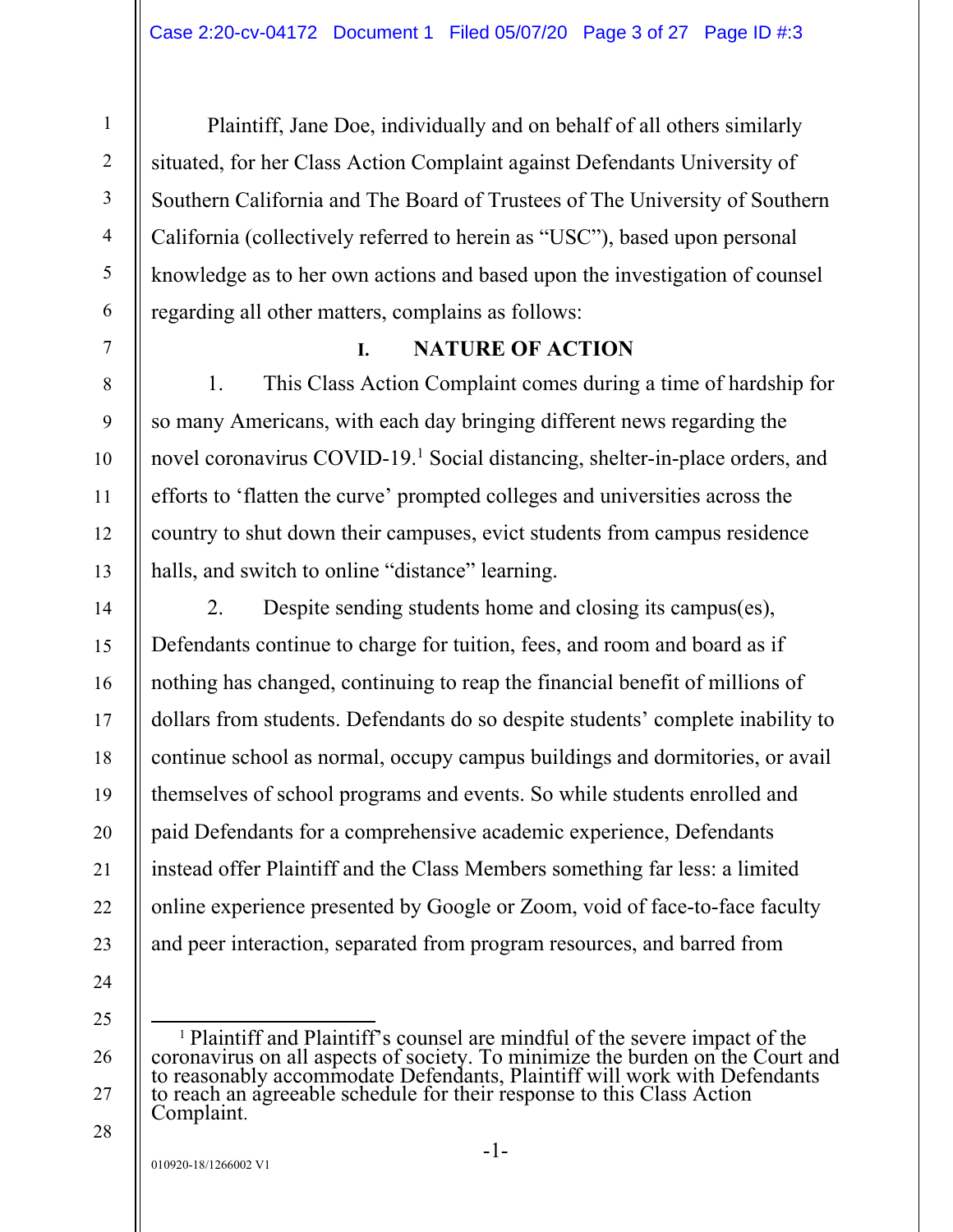facilities vital to study. Plaintiff and the Class Members did not bargain for such an experience.

3. While some colleges and universities have promised appropriate and/or proportional refunds, Defendants exclude themselves from such other institutions treating students fairly, equitably, and as required by the law. And for some student and families, Defendants do so based on outdated financial aid equations and collections, without taking into account disruptions to family income, a particular concern now where layoffs and furloughs are at record levels.

4. As a result, Defendants' actions have financially damaged Plaintiff and the Class Members. Plaintiff brings this action because Plaintiff and the Class Members did not receive the full value of the services paid and did not receive the benefits of in-person instruction. They have lost the benefit of their bargain and/or suffered out-of-pocket loss and are entitled to recover compensatory damages, trebling where permitted, and attorney's fees and costs.

## **II. JURISDICTION AND VENUE**

5. This Court has jurisdiction over the subject matter presented by this Complaint because it is a class action arising under the Class Action Fairness Act of 2005 ("CAFA"), Pub. L. No. 109-2, 119 Stat. 4 (2005), which explicitly provides for the original jurisdiction of the Federal Courts of any class action in which any member of the Class is a citizen of a State different from any Defendant, and in which the matter in controversy exceeds in the aggregate sum of \$5,000,000.00, exclusive of interest and costs. Plaintiff alleges that the total claims of individual Class members in this action are in excess of \$5,000,000.00 in the aggregate, exclusive of interest and costs, as required by 28 U.S.C. §§ 1332(d)(2) and (6). Plaintiff is a citizen of

27 28

1

2

3

4

5

6

7

8

9

10

11

12

13

14

15

16

17

18

19

20

21

22

23

24

25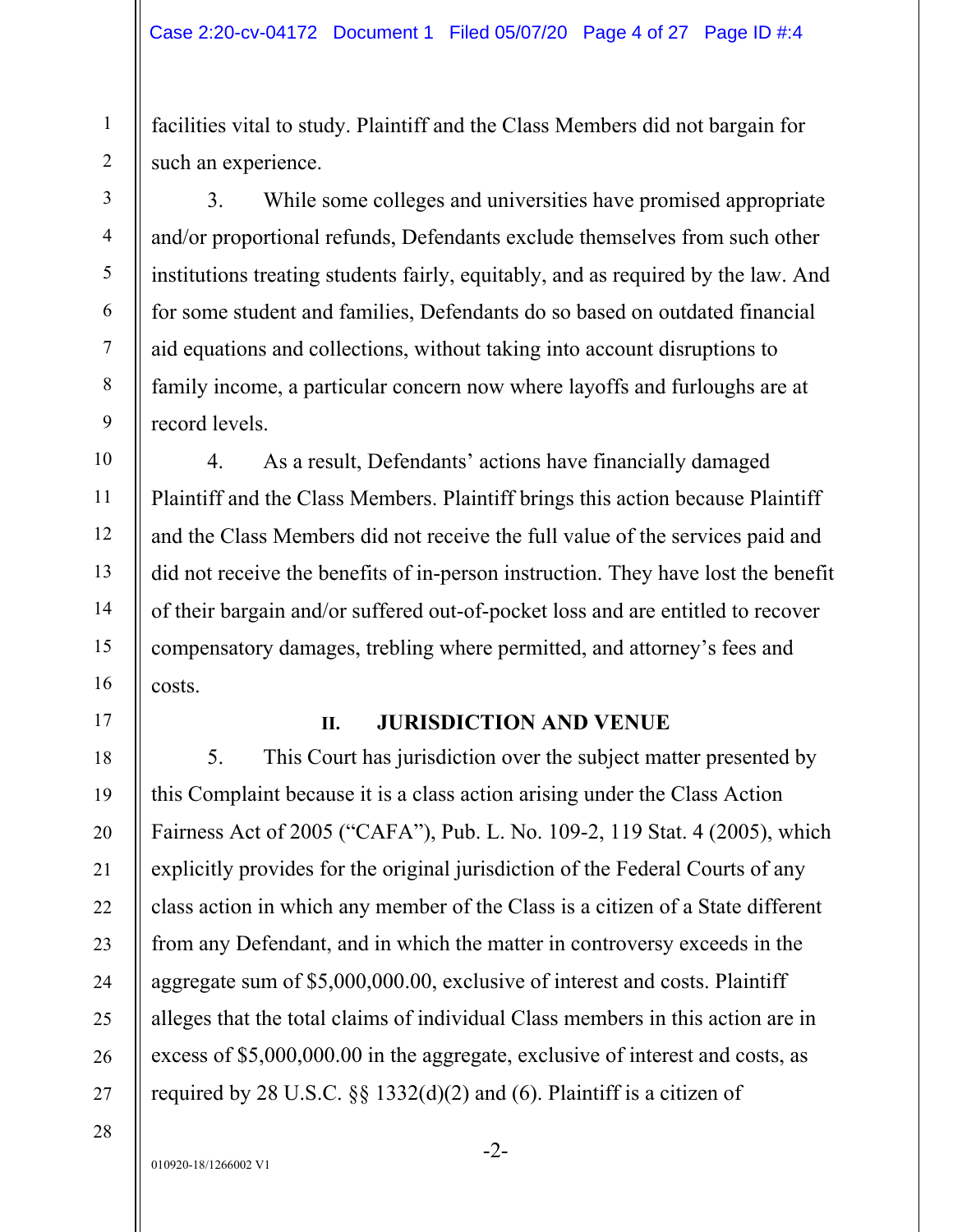California, and Defendants are citizens of California. Plaintiff alleges that more than two-thirds of all of the members of the proposed Class in the aggregate are citizens of a state other than California, where this action is originally being filed, and therefore diversity of citizenship exists under CAFA as required by 28 U.S.C.  $\S$  1332(d)(2)(A). The total number of members of the proposed Class is greater than 100, pursuant to 28 U.S.C.  $§$  1332(d)(5)(B).

6. Venue is appropriate in this District because Defendants are located within the Western District of California. And on information and belief, events and transactions causing the claims herein, including Defendants' decision-making regarding their refund policy challenged in this lawsuit, has occurred within this judicial district.

## **III. PARTIES**

7. Plaintiff Jane Doe is a citizen and resident of the State of California. Plaintiff is enrolled as a full time student for the Spring 2020 academic term at USC. Plaintiff is in good financial standing at USC, having paid in whole or in combination tuition, fees, costs, and/or room and board charges assessed and demanded by Defendants for the Spring 2020 term. Plaintiff paid Defendants for opportunities and services that she will not receive, including on-campus education, facilities, services and activities.

8. Plaintiff enrolled at USC due to the strength and rigor of its academic program, the opportunities afforded by USC to interact directly with top-notch faculty and peers, and to gain connections through interpersonal experiences created by USC as part of USC's ordinary academic experience, including with USC alumni.

9. While USC publicly maintains the position that it continues to offer a high-quality education and a robust learning environment, the reality as

010920-18/1266002 V1

1

2

3

4

5

6

7

8

9

10

11

12

13

14

15

16

17

18

19

20

21

22

23

24

25

26

27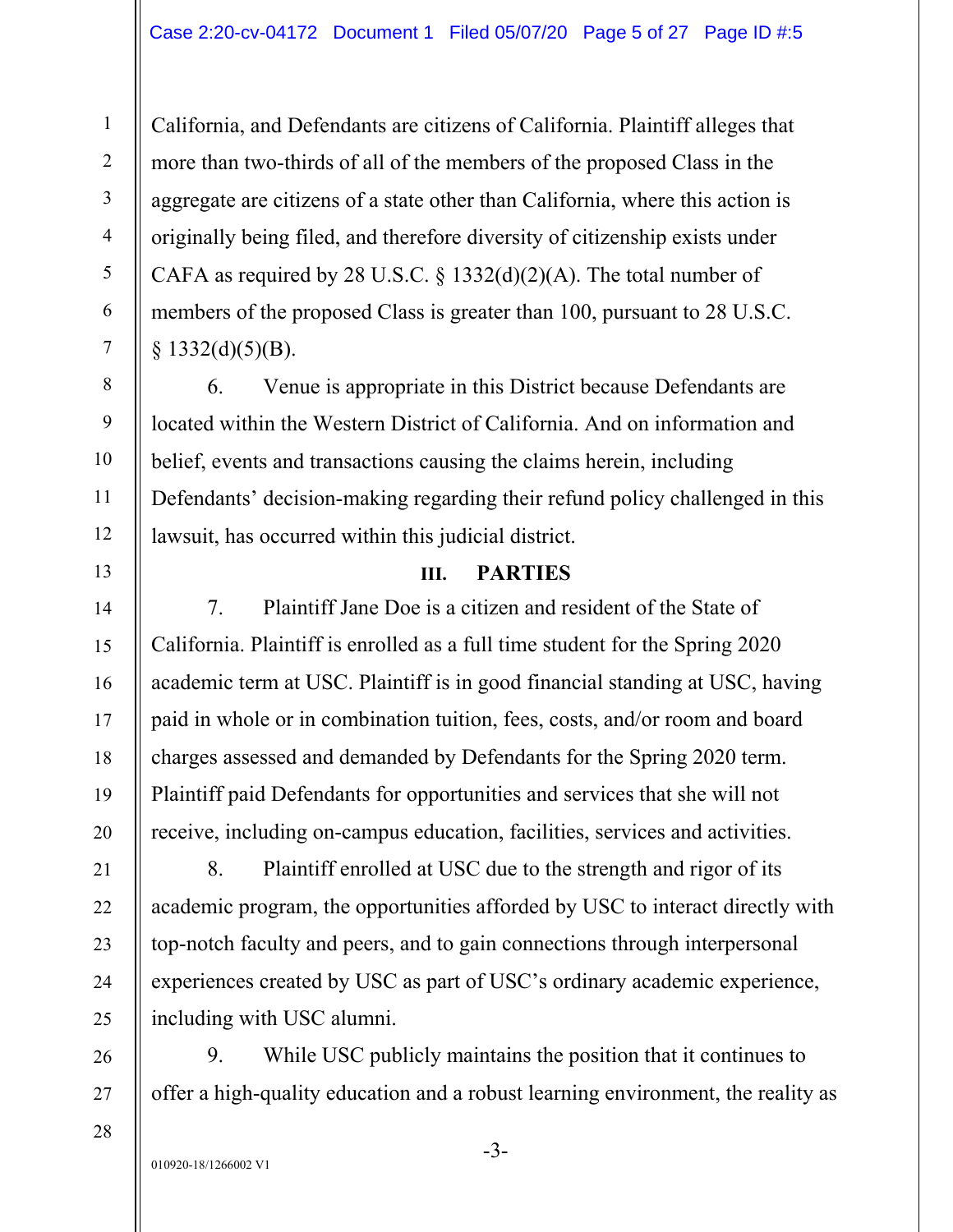reflected by Plaintiff's experience is far different. Instead, the content and quality of her education has significantly decreased from earlier in the semester. Thus, since USC's transition to an online-only environment, Plaintiff has suffered significant losses and detrimental changes in her bargained for academic experience.

10. While Plaintiff could previously meaningfully interact with her professors directly, whether before and after class, in office hours, or through casual conversations, such opportunities are now constrained to rote emails and pre-scheduled in-and-out Zoom conferences, absent of all relationship connections.

11. Professors routinely provide conflicting information over email, often emailing the wrong classes the wrong assignments. And where information is communicated over email, it lacks sufficient substance or is communicated by teaching assistants as opposed to the professor.

12. Whereas professors could previously adapt their material and delivery based on their assessment of student comprehension, with the shift to online only education, such opportunities are all but erased. Instead, professors present sterilized lectures and/or PowerPoint presentations, cutting classes short instead of using the full time that the professors previously used.

13. On top of these examples, her professors have outright cut out key assignments vital to her educational experience, including assignments that would provide her with important learning opportunities and access to USC's alumni network. Indeed, the inability to access library based resources caused the cancellation of at least one important assignment as that assignment utilized key library-based resources that were unavailable off-line.

14. Plaintiff has lost the opportunity and ability to interact directly with her peers. While Plaintiff frequently utilized many university resources to

1

2

3

4

5

6

7

8

9

10

11

12

13

14

15

16

17

18

19

20

21

22

23

24

25

-4-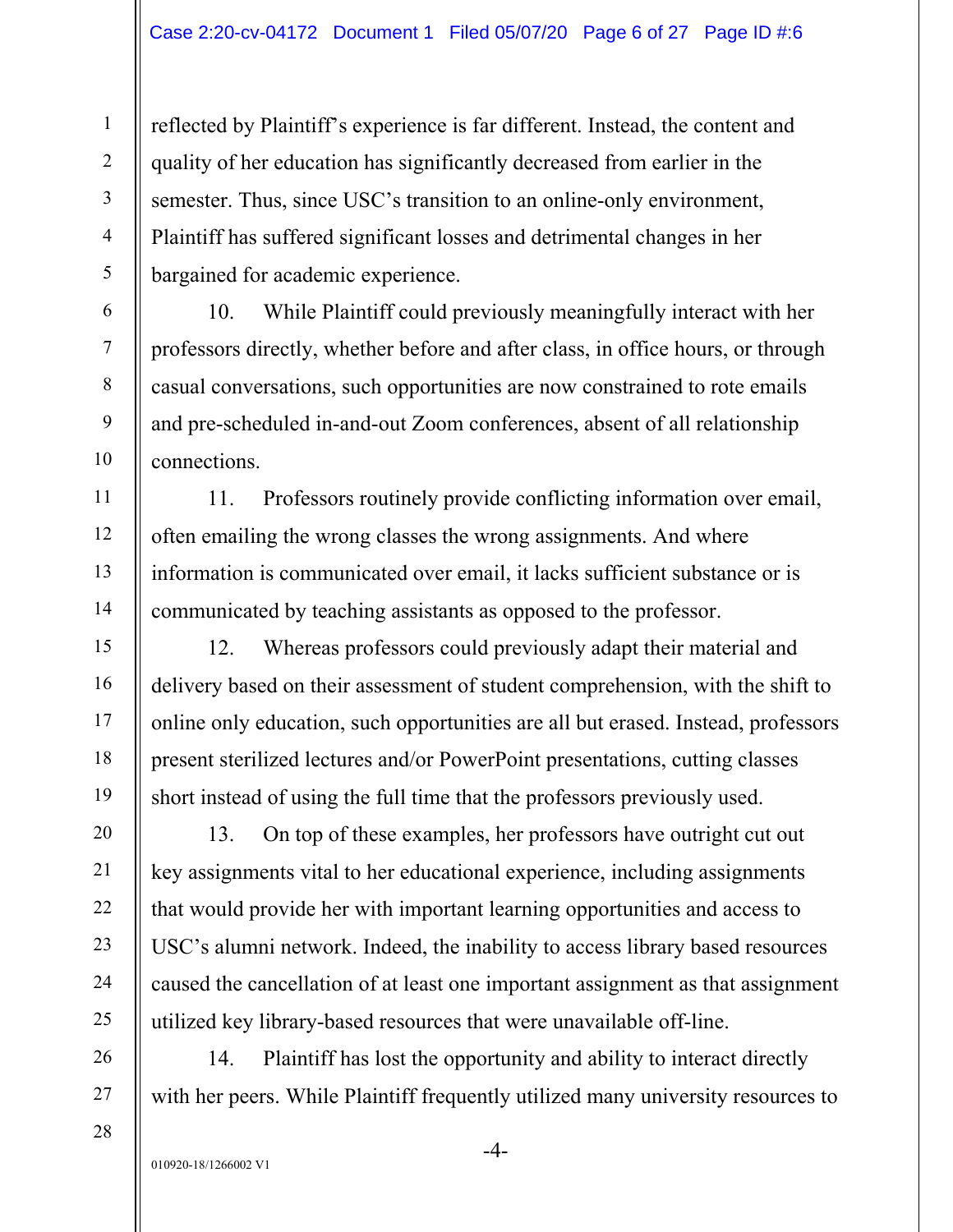schedule private study rooms to participate in group-study sessions with her peers, with USC's closing of its doors and barring students from campus, such sessions are no longer possible. Online-only group sessions provide no substitute and are often fragmented by time and geographic differences as well as a stark decrease in student interest to participate in such sessions in the first place. Such sessions were also important to Plaintiff's education and comprehension, not to mention the relationship and friendships gained through such interactions.

15. Plaintiff has also lost all opportunity to utilize other school resources. With USC's shuttering of its campus, Plaintiff could no longer participate in school activities, such as club athletics, USC's Greek system, or the numerous other on-campus social clubs in which she was involved. She cannot utilize the same educational resources ordinarily available to students.

16. Defendant USC is an institution of higher learning located in Los Angeles County, California.

17. A private corporation, USC is governed by the Board of Trustees of The University of Southern California ("USC Board of Trustees"), which has approximately 55 voting members. The USC Board of Trustees is a selfperpetuating body, electing one-fifth of its members each year for a five-year term of office.

18. Defendants provide Class Members with campus facilities, inperson classes, as well as a variety of other facilities for which Defendants charge Plaintiff and the Class Members.

# **IV. FACTS**

# **A. Background**

19. Founded in 1880, USC is the oldest private research university in California. It has a current enrollment of approximately 48,500 students, with

010920-18/1266002 V1

1

2

3

4

5

6

7

8

9

10

11

12

13

14

15

16

17

18

19

20

21

22

23

24

25

26

27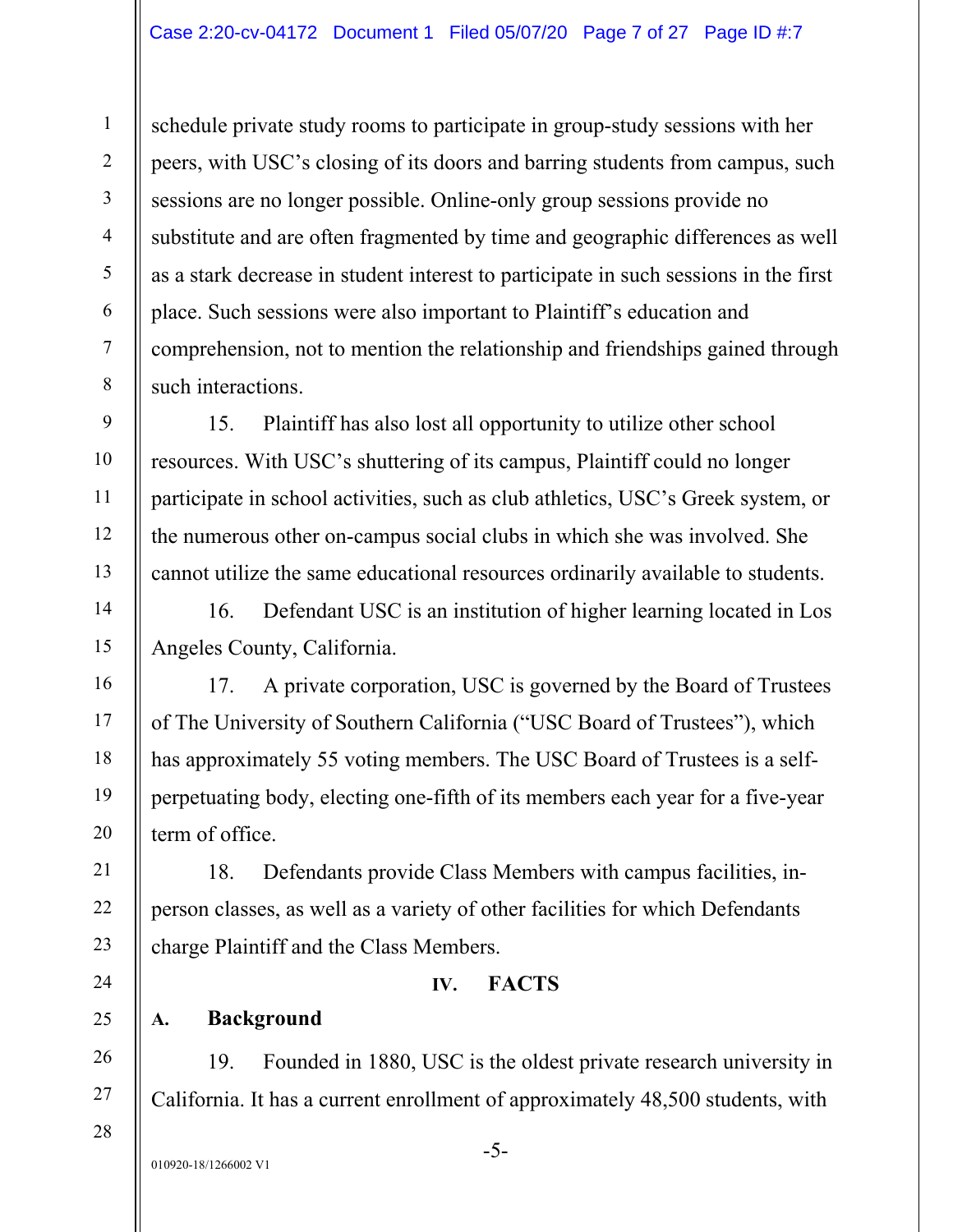approximately 28,000 graduate students and 20,500 undergraduates across 150 majors and minors.

1

2

3

4

5

6

7

8

9

10

11

12

13

14

15

16

17

18

19

20

21

22

23

24

25

26

27

28

20. USC has an endowment of approximately \$6 billion.

21. The Campaign for USC, a multi-year fundraising campaign saw more than 400,000 donors provide \$7.16 billion in funds between 2011–2018. The campaign was the second largest fundraising effort in the history of U.S. higher education.<sup>2</sup>

22. Recently, USC received an estimated \$19 million from the Federal Government as part of the Coronavirus Aid, Relief, and Economic Security Act ("CARES Act").

23. While many schools nationwide offer and highlight remote learning capabilities as a primary component of their efforts to deliver educational value (*see*, *e.g.*, Western Governors University, Southern New Hampshire University, University of Phoenix-Arizona), USC is not such a school.

24. Rather, a significant focus of Defendants' efforts to obtain and recruit students pertains to the campus experience it offers along with face-toface, personal interaction with skilled and renowned faculty and staff.

25. A few examples of such efforts to promote that experience follow: USC describes itself as a "top-tier private research institution, with all the resources of a large, urban university and the nurturing environment of a small liberal arts college," where students will "find different perspectives, experience new cultures, and ultimately uncover a few things about [themselves] along the way."

2 https://news.usc.edu/trojan-family/campaign-for-usc-end/.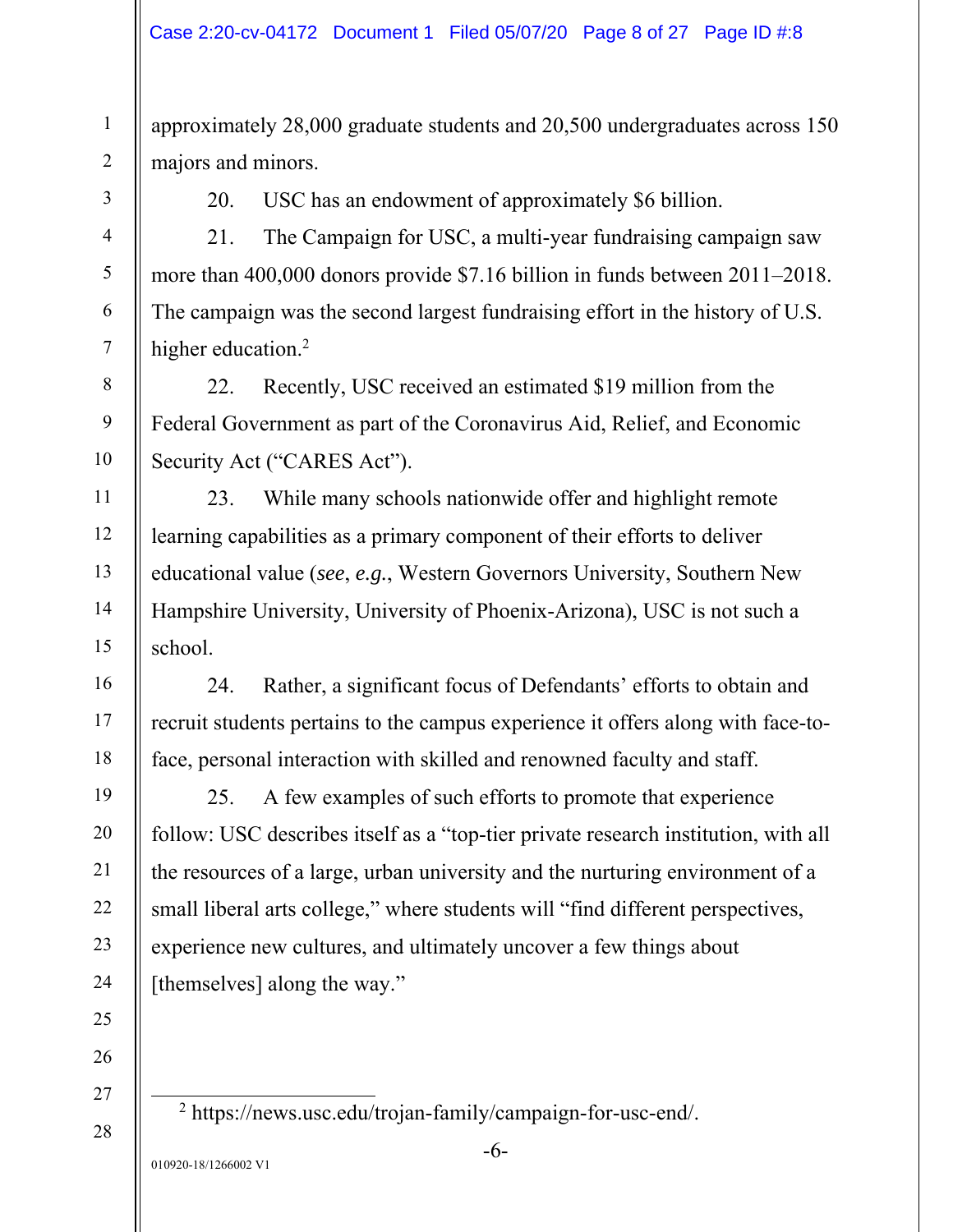26. At USC students join a "dynamic community" and embark on a "journey of intellectual challenges, personal and professional achievement and lifelong friendships with alumni who excel in every field."

27. Students "[e]njoy access to facilities and technologies that rival those of professional settings," 23 libraries, and an 8:1 student to faculty ratio.

28. USC's distinguished faculty of 4,000 scholars, researchers, teachers, and mentors includes five Nobel laureates and dozens of recipients of prestigious national honors.

29. USC offers more than 1,000 student organizations responsible for campus programs such as concerts, lectures, and leadership programs to "develop valuable skills and build community on campus."

30. USC also promotes the Residential College experience where students can learn together from the comfort of their residence hall.

31. To obtain such educational opportunities and activities, Plaintiff and the Class Members pay, in whole or in part, significant tuition, fees, and/or room and board.

32. For the Spring term 2020, USC assesses the following: \$28,628.00 for tuition, approximately \$3,150.00 for room and board, \$64.00 for student programming, \$8.00 for the student aid fund, \$366.00 for student health, and Tuition Refund Insurance of \$119.17, for a total of approximately \$32,335.17. Students may also pay other expenses such as parking.

33. Such charges for study are significantly higher than online-only programs.

34. Schools delivering an online-only educational experience assess significantly discounted rates for delivering such educational services. For example, Western Governor's University charges flat-rate tuition at \$3,370 per term while Southern New Hampshire University charges \$960 per course for

1

2

3

4

5

6

7

8

9

10

11

12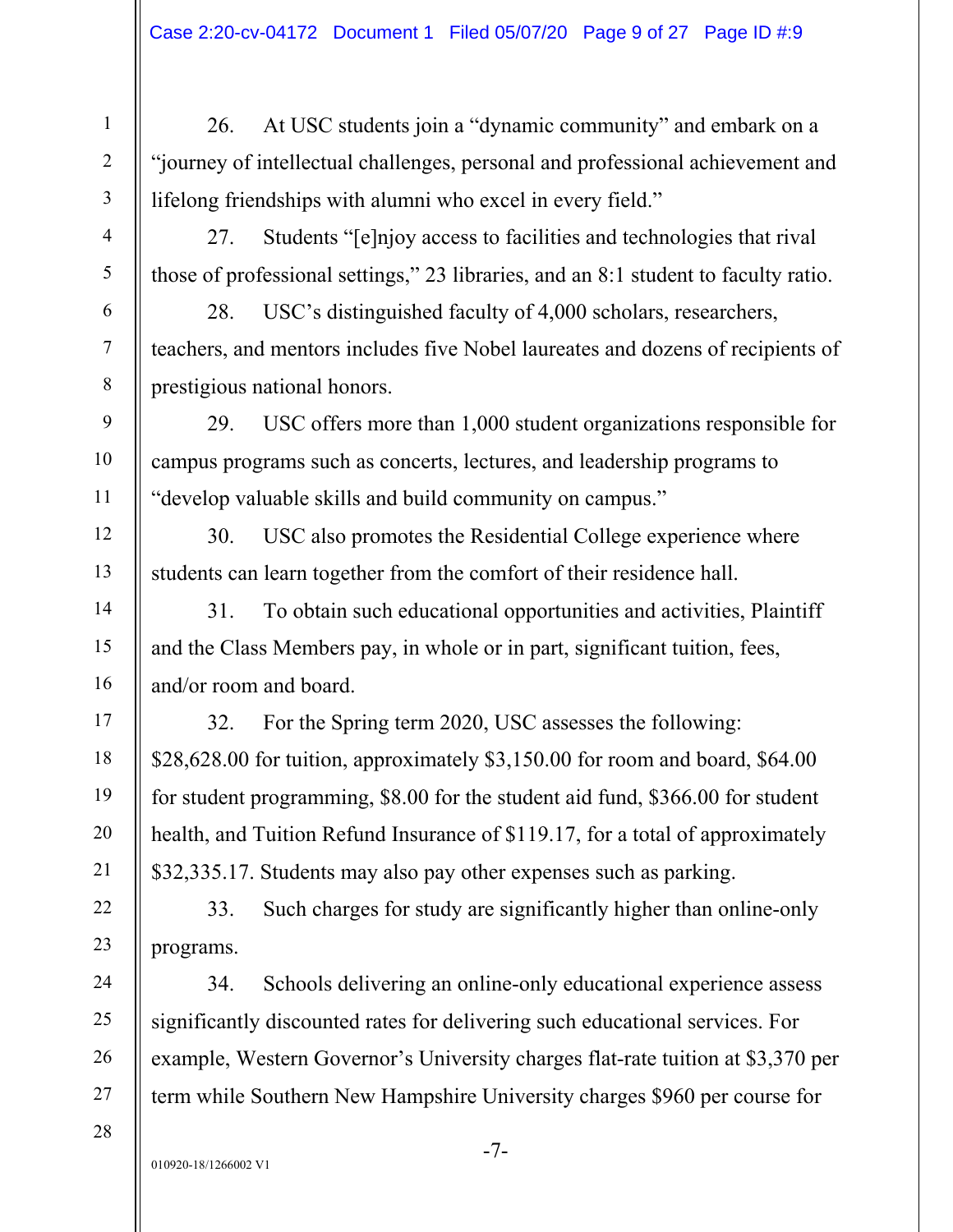online undergraduate programs and \$1,881 per course for online graduate programs.

1

2

3

4

5

# **B. The Novel Coronavirus Shutdowns And Defendant's Campus Closure**

35. On December 31, 2019, governmental entities in Wuhan, China confirmed that health authorities were treating dozens of cases of a mysterious, pneumonia-like illness. Days later, researchers in China identified a new virus that had infected dozens of people in Asia, subsequently identified and referred to as the novel coronavirus, or COVID-19.

36. By January 21, 2020, officials in the United States were confirming the first known domestic infections of COVID-19.

37. Due to an influx of thousands of new cases in China, on January 30, 2020, the World Health Organization officially declared COVID-19 as a "public health emergency of international concern."

38. By March 11, 2020, the World Health Organization declared COVID-19 a pandemic.

39. Travel and assembly restrictions began domestically in the United States on March 16, 2020, with seven counties in the San Francisco, California area announcing shelter-in-place orders. Other states, counties, and municipalities have followed the shelter-in-place orders and as of April 6, 2020, 297 million people in at least 38 states, 48 counties, 14 cities, the District of Columbia, and Puerto Rico are being urged or directed to stay home.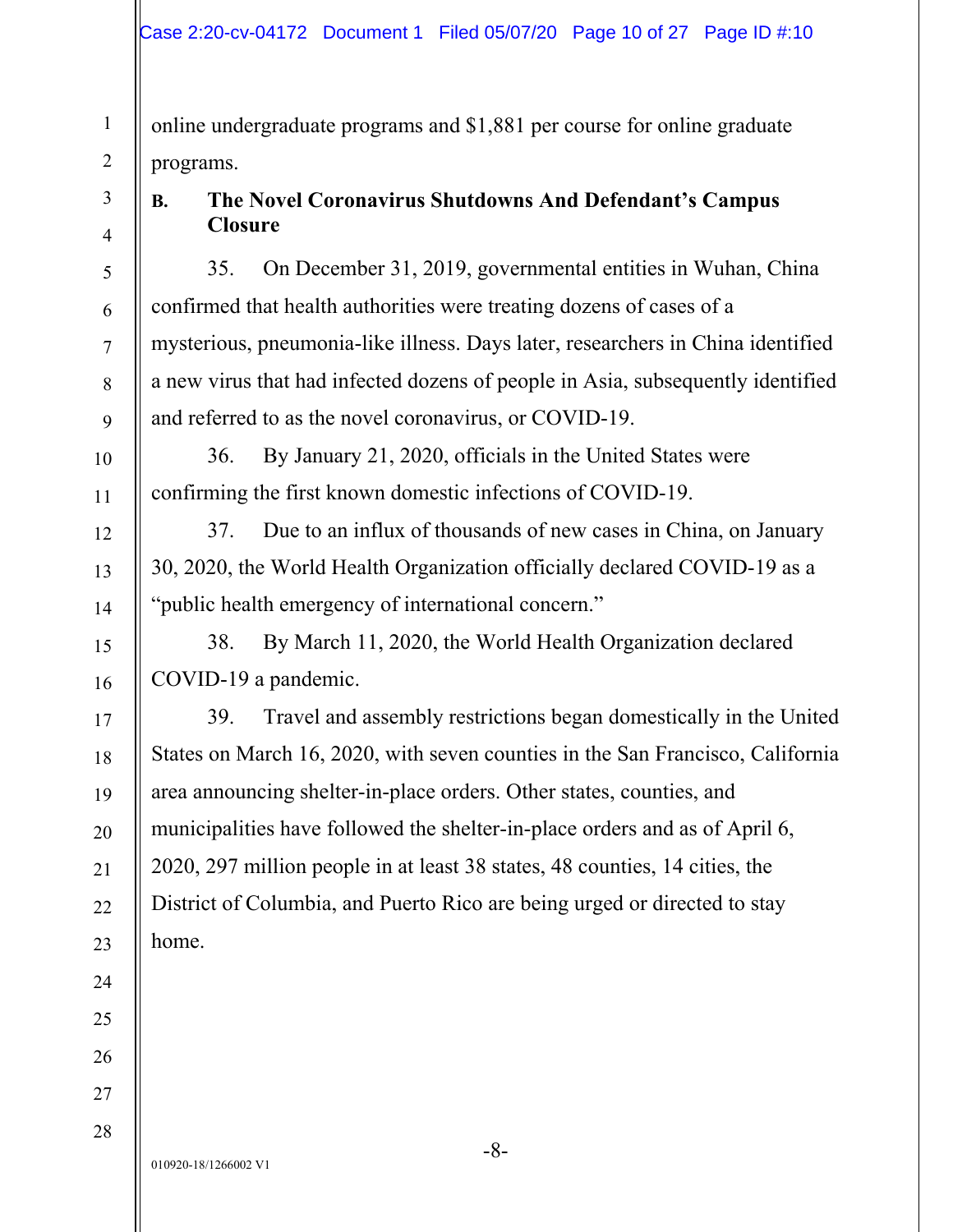40. As it relates to this suit, on March 4, 2020 California Governor Gavin Newsom proclaimed a State of Emergency as a result of the threat of COVID-19. $3$ 

41. On March 19, 2020, Governor Newsom issued via Executive Order N-33-20, a stay-at-home order to protect the health and well-being of all Californians.4

42. On the same date, Los Angeles Mayor Eric Garcetti issued a Safer At Home Public Order requiring residents to isolate themselves in their residences with exceptions for essential activities.<sup>5</sup> The order was later extended on May 4, 2020 through May 15, 2020.<sup>6</sup>

43. On or about March 10, 2020, USC began migrating all, or substantially all, classes online.

44. On March 6, 2020, Charles F. Zukoski, Provost and Senior Vice President for Academic Affairs, sent a memorandum to the USC Community announcing they would test online lectures starting March 11, 2020 through March 13, 2020.<sup>7</sup>

45. On March 10, 2020, Provost Zukoski sent a memorandum to the USC Community announcing after Spring Recess from March 14–21, 2020, online classes would continue from March 22 through March 29, 2020.8 Students were encouraged not to return to campus and to "take all necessary items essential to continuing their education, such as laptops, textbooks, and

 https://www.gov.ca.gov/wp-content/uploads/2020/03/3.19.20-attested- $E$ O-N-33-20-COVID-19-HEALTH-ORDER.pdf. https://www.lamayor.org/sites/g/files/wph446/f/page/file/SAFERATHOM

1

2

3

4

5

6

7

8

9

10

11

12

13

14

15

16

17

18

19

20

21

22

23

24

25

26

27

 <sup>3</sup> https://www.gov.ca.gov/wp-content/uploads/2020/03/3.4.20-Coronavirus- $SOE-Proclamation.pdf.$ <sup>4</sup> https://www.gov.ca

EORDER2020.03.19%28REV2020.05.04%29.pdf.

<sup>&</sup>lt;sup>6</sup> *Id*.<br>Thttps://coronavirus.usc.edu/2020/03/06/test-of-online-class-system/. 8 https://coronavirus.usc.edu/2020/03/10/update-to-university-policies-andplans/.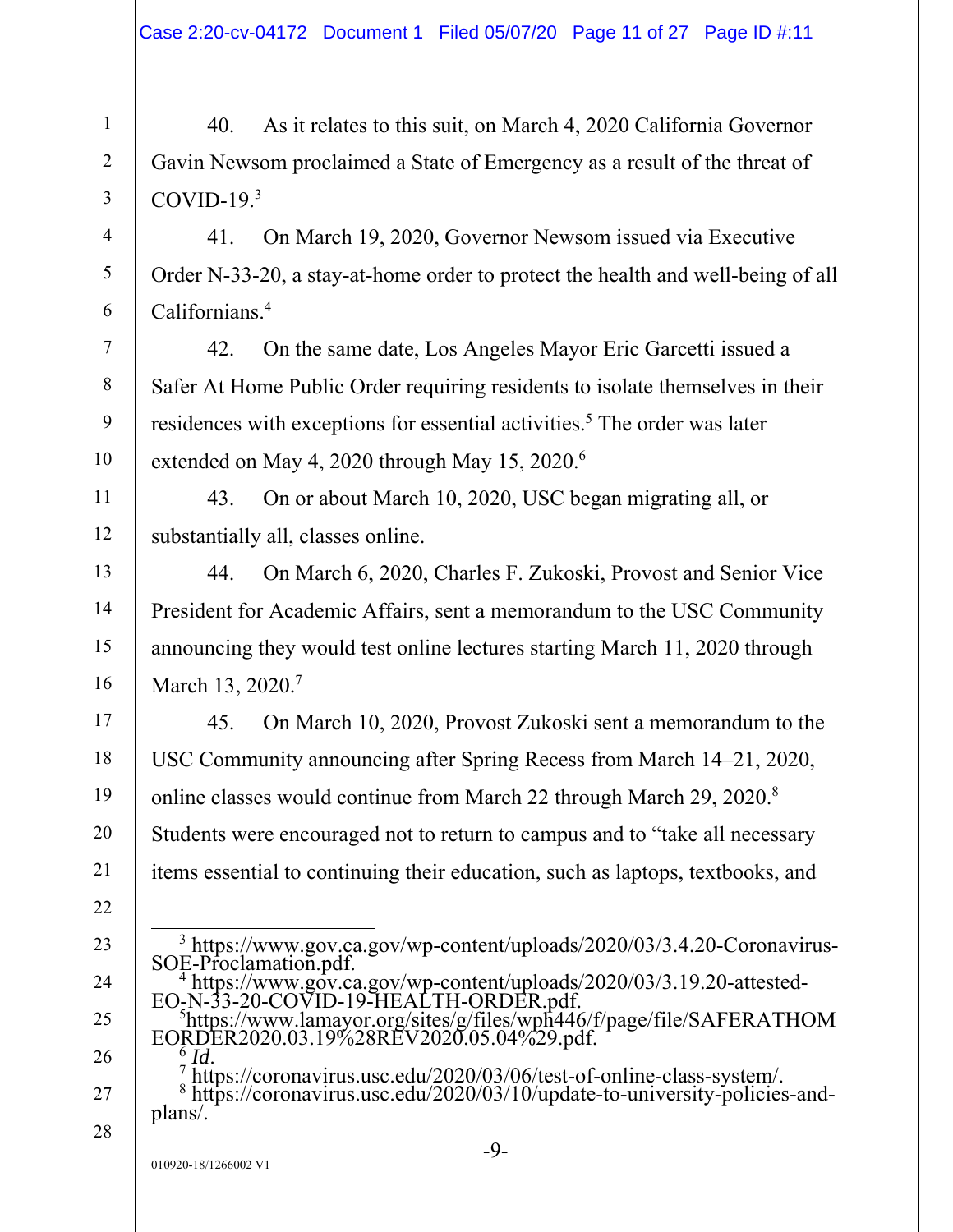study materials."<sup>9</sup> All university-sponsored events, on and off campus, scheduled between March 11 and March 29, 2020 were cancelled or postponed.

46. On March 11, 2020, Provost Zukoski sent another memorandum extending the period of remote instruction from March 30 to April 14, 2020.<sup>10</sup> Students who were leaving campus for Spring Recess would not be allowed to return until at least April 13, 2020.<sup>11</sup>

47. On March 13, 2020, President Carol L. Folt sent a message to the Trojan community acknowledging "Spring semester is usually filled with events, programs, thesis presentations, recitals, competitions, and celebrations."12

48. On March 16, 2020, President Folt and Provost Zukoski sent a message informing students the remainder of the academic semester will be online.13 The message noted they were considering pro-rating refunds for room and board but would not have "a specific plan or answers for a couple of weeks."<sup>14</sup>

49. On March 20, 2020, President Folt and Provost Zukoski sent a message that students who left university housing during Spring Recess cannot return to campus to retrieve their belongings until sometime in the future.15

50. On March 20, 2020, USC housing sent a message requesting all students with the ability to leave to do so, and students with circumstances requiring them to remain in USC Housing to submit a request for review.16

 $\frac{9}{10}$  *Id.* <sup>10</sup> https://coronavirus.usc.edu/2020/03/11/notice-of-extended-period-ofremote-instruction.

<sup>11</sup> *Id.*<br><sup>12</sup> https://coronavirus.usc.edu/2020/03/13/message-from-the-usc-president/.

1

2

3

4

5

6

7

8

9

10

11

12

13

14

15

16

17

18

19

20

21

22

23

24

25

26

27

28

13 https://coronavirus.usc.edu/2020/03/16/covid-19-new-actions-2/.<br>
<sup>14</sup> *Id.* https://coronavirus.usc.edu/2020/03/20/latest-updates-and-actions/. <sup>15</sup> https://coronavirus.usc.edu/2020/03/20/latest-updates-and-actions/.<br><sup>16</sup> https://coronavirus.usc.edu/2020/03/20/housing-access-during-covid-19/.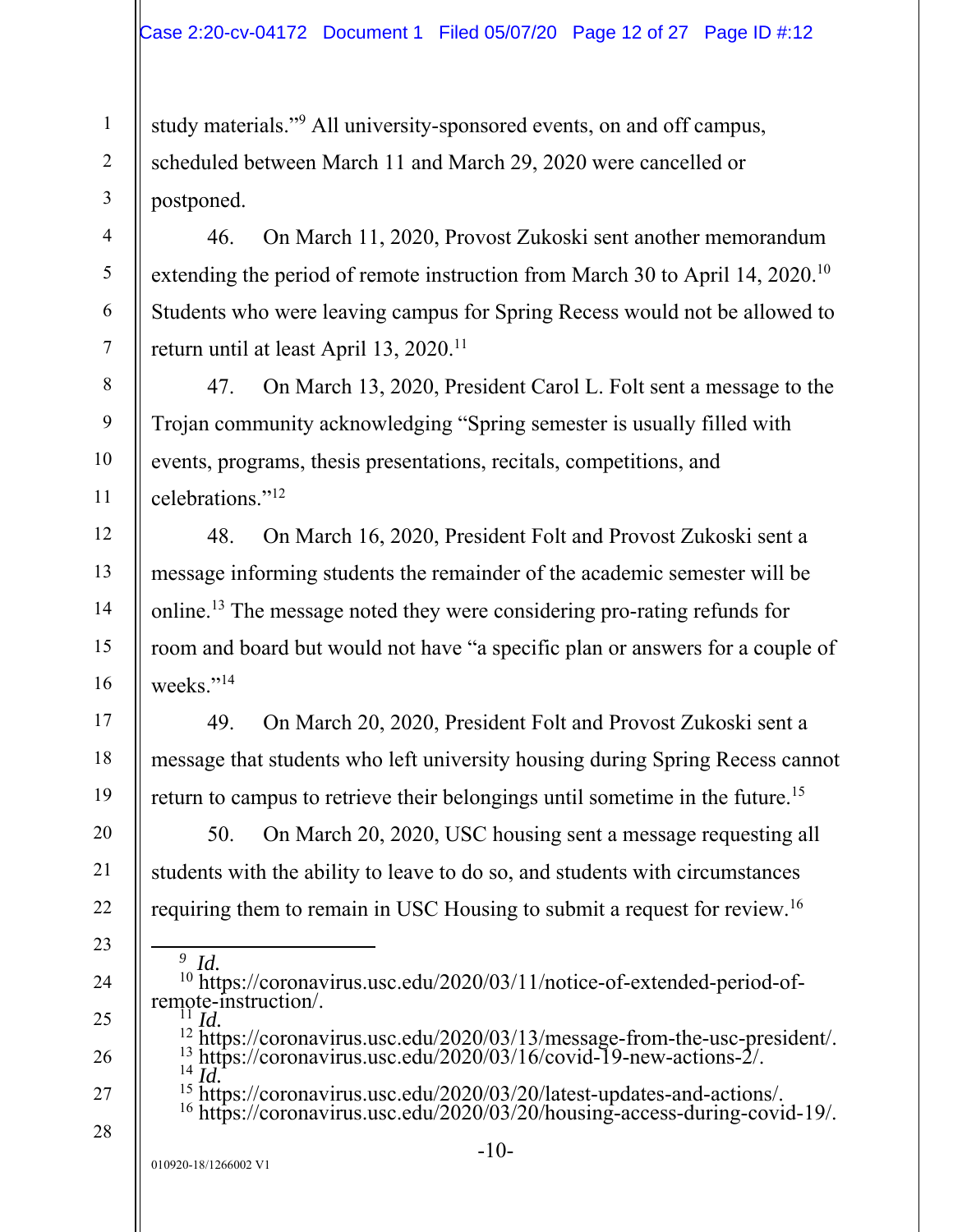51. On April 10, 2020, David Wright, Senior Vice President of Administration, and Winston B. Crips, Vice President for Student Affairs, announced USC will provide a pro-rated reimbursement of room and meal plan payments to students who vacated university housing.17

52. On April 28, 2020 Provost Zukoski sent a letter to students noting USC has "no plans to provide pro-rated tuition refunds for the Spring 2020 semester or our upcoming Summer sessions."<sup>18</sup>

53. Though the reasons for such closures are justified, the fact remains that such closures and cancellations present significant loss to Plaintiff and the Class Members.

54. College students across the country have offered apt descriptions of the loss they have experienced as a result of the pandemic, highlighting the disparity between students' bargained for educational experience and the experience that colleges and universities, including USC, now provide.

55. For example, as reported in The Washington Post, one student "wonders why he and others . . . are not getting at least a partial tuition refund. Their education, as this school year ends in the shadow of a deadly pandemic, is nothing like the immersive academic and social experience students imagined when they enrolled. But tuition remains the same: \$27,675 per semester . . . 'Our faculty are doing a good job of working with us,' said Patel, 22, who is from New Jersey. 'But at the end of the day, it's not the same as inperson learning . . . It shouldn't just be a part of the business model where, no matter what happens, you have to pay the same amount. The cost needs to reflect some of the realities."<sup>19</sup>

25

1

2

3

4

5

6

7

8

9

10

11

12

13

14

15

16

17

18

19

20

21

22

23

24

26 27

28

18 https://coronavirus.usc.edu/2020/04/28/4-28-academic-updates-for-

current-and-future-trojans/.<br><sup>19</sup> https://www.washingtonpost.com/education/2020/04/16/college-<br>students-are-rebelling-against-full-tuition-after-classes-move-online/.

<sup>17</sup> https://coronavirus.usc.edu/2020/04/10/4-10-usc-housing-update/.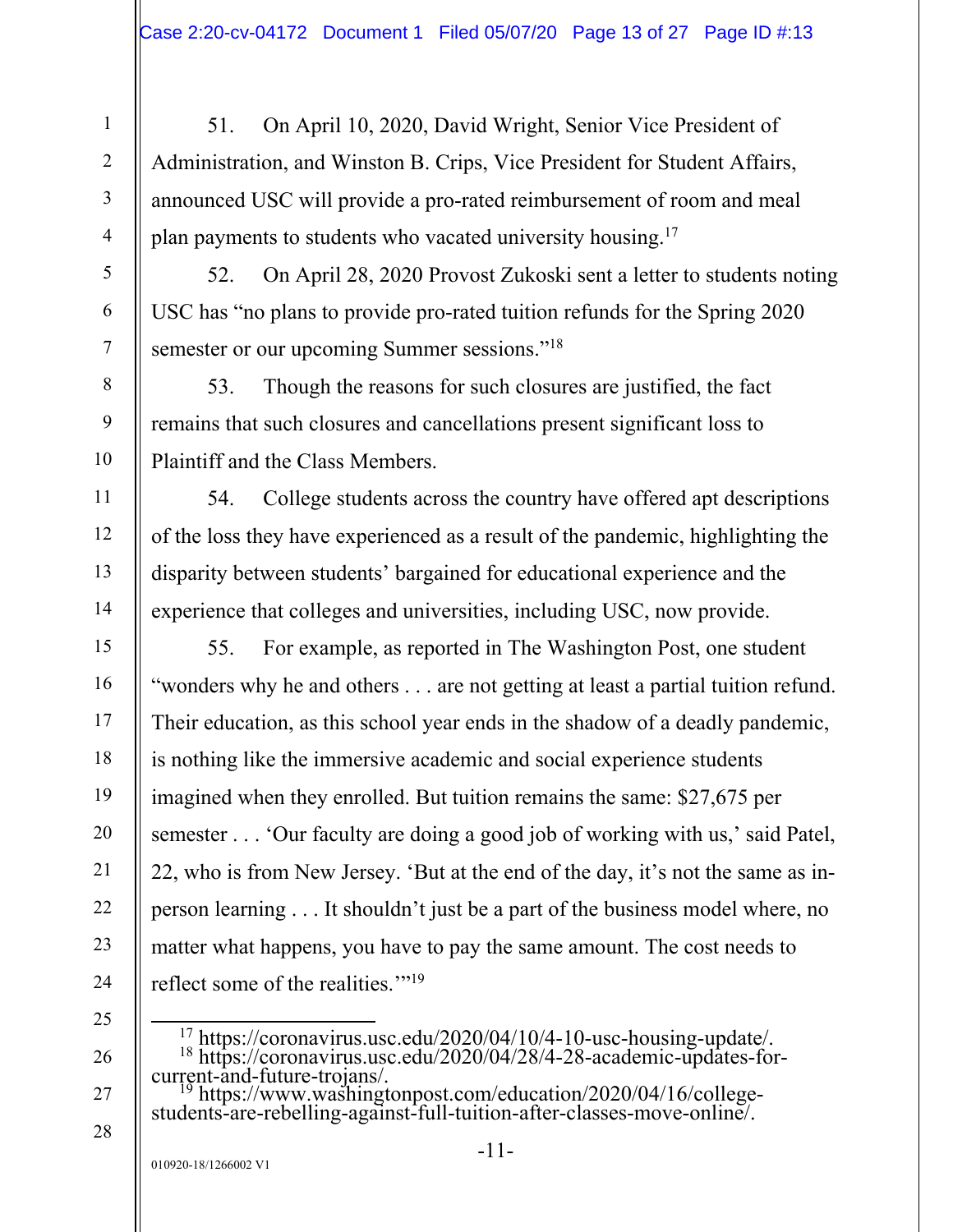56. As another example, as reflected in a Change.org petition, with nearly 5,000 supporters, students at another major university highlight the loss experienced by students: "As a result of the COVID-19 global pandemic crisis, Governor Pritzker has declared a state of emergency in Illinois. In response, Northwestern University made the sensible decision to offer all Spring 2020 courses online for the start of the quarter and will likely extend this to the rest of the quarter as the situation worsens. While this is certainly the right call to ensure the health and safety of all students, Northwestern's tuition and fees do not accurately reflect the value lost by switching to online education for potentially an entire term. For the following reasons, we are seeking a partial refund of tuition and full refund of room and board for the Spring 2020 quarter. Since Northwestern is a top private university, the estimated annual cost of attendance of \$78,654 goes towards a comprehensive academic experience that cannot be fully replicated online. Due to the COVID-19 crisis, students paying for the Northwestern experience will no longer have access to invaluable face-to-face interaction with faculty, resources necessary for specific programs, and access to facilities that enable learning."20

57. Another university's student newspaper reflects another example: "At this time, most of the campus and dorms need not be rigorously maintained. No events will be held, nor speakers hosted. The world-class education that consists in having opportunities to work and interact with academics and peers (not to mention the vast numbers of innovators, creators,

20 https://www.change.org/p/northwestern-university-tuition-fees- reduction-for-spring-2020.

1

2

3

4

5

6

7

8

9

10

11

12

13

14

15

16

17

18

19

20

21

22

23

24

25

26

27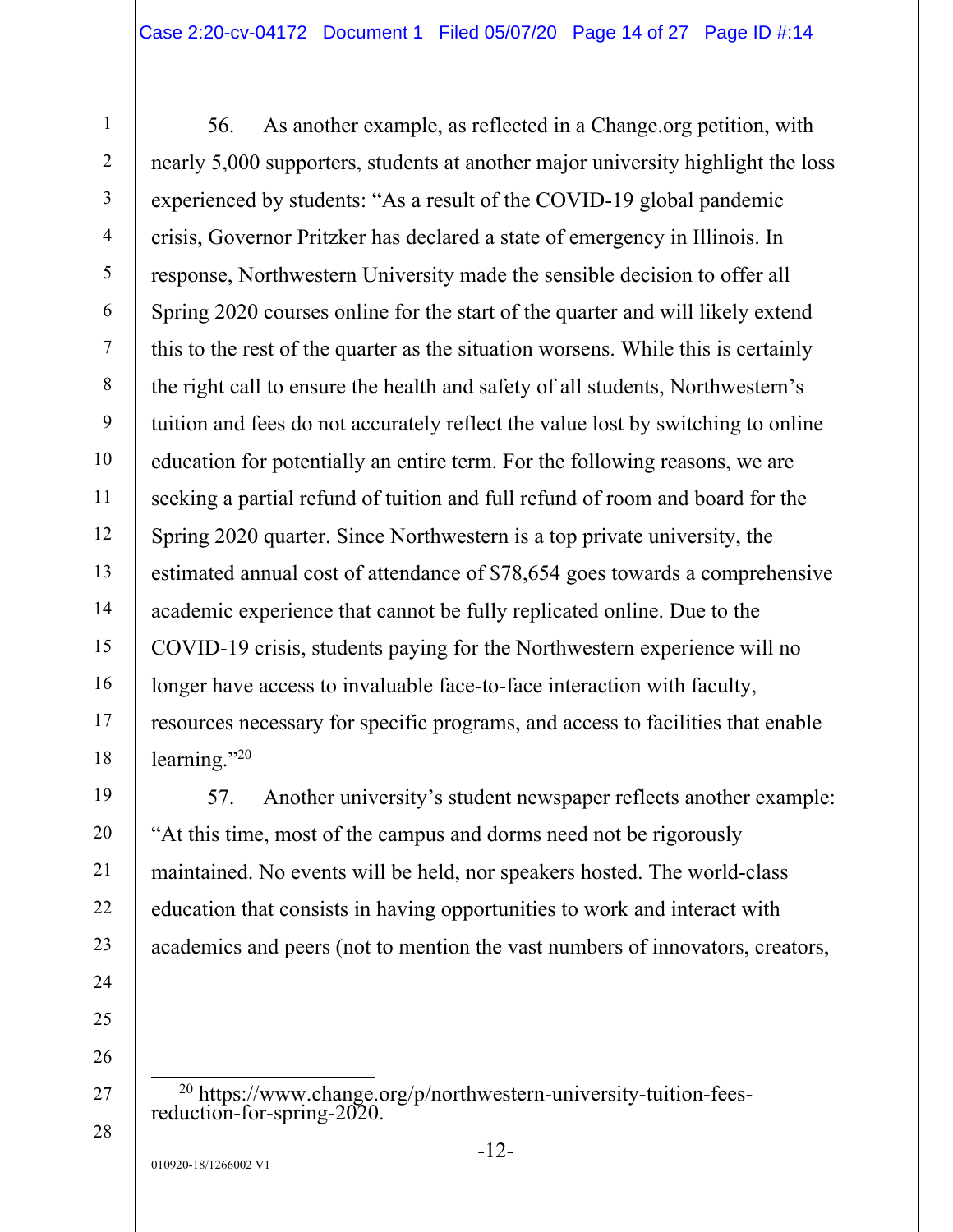## Case 2:20-cv-04172 Document 1 Filed 05/07/20 Page 15 of 27 Page ID #:15

| doctors, organizers, and more that congregate on our campus) will no longer |  |  |
|-----------------------------------------------------------------------------|--|--|
| $\parallel$ be provided." <sup>21</sup>                                     |  |  |
| USC students echo these efforts. Over 7,000 USC students have               |  |  |

-13- 4 5 6 7 8 9 10 11 12 13 14 15 16 17 18 19 20 21 22 23 24 25 26 27 28 signed a Change.org petition requesting USC provide refunds to students including tuition and fees, noting the following: "On March 6, 2020, faced with the ongoing spread of the Coronavirus in Los Angeles and beyond, University of Southern California announced their decision to move all classes to Zoom from March 11 to March 13, which has now been extended to April 14. The fact is all the classes of this semester will end on May 1 and nearly 1/3 of the classes will be transferred online. While we recognize and sympathize with the difficult position that the Coronavirus has put University of Southern California in, this transition to online classes represents a notable reduction in educational and instructional quality, which we fear will negatively affect our educational and professional outcomes moving forward. Further, we fear that the quality of education we will be receiving will not be commensurate with costly tuition payments made in January of this year. In addition to a reduction in educational quality, other unintended consequences of the Coronavirus, including cancelled talks on campus, networking events, and reduced face-to-face time with professors and colleagues, threaten to negatively affect our short and long-term professional outcomes. This is a particularly worrying prospect for those of us graduating in 2020, as we will likely<br>find ourselves graduating into a recession. With this in mind, we call upon the University to address the reduction of educational quality that online classes represent, as well as the negative professional impacts of reduced networking opportunities and cancelled campus events, by providing students with a partial tuition reimbursement. Thank you for your reading and sharing."<sup>22</sup> <sup>21</sup> https://www.chicagomaroon.com/article/2020/3/19/uchicago-lower-<br>tuition-spring-2020/.<br><sup>22</sup> https://www.change.org/p/usc-president-carol-l-folt-partial-tuitionreimbursement-at-university-of-southern-california.

1

2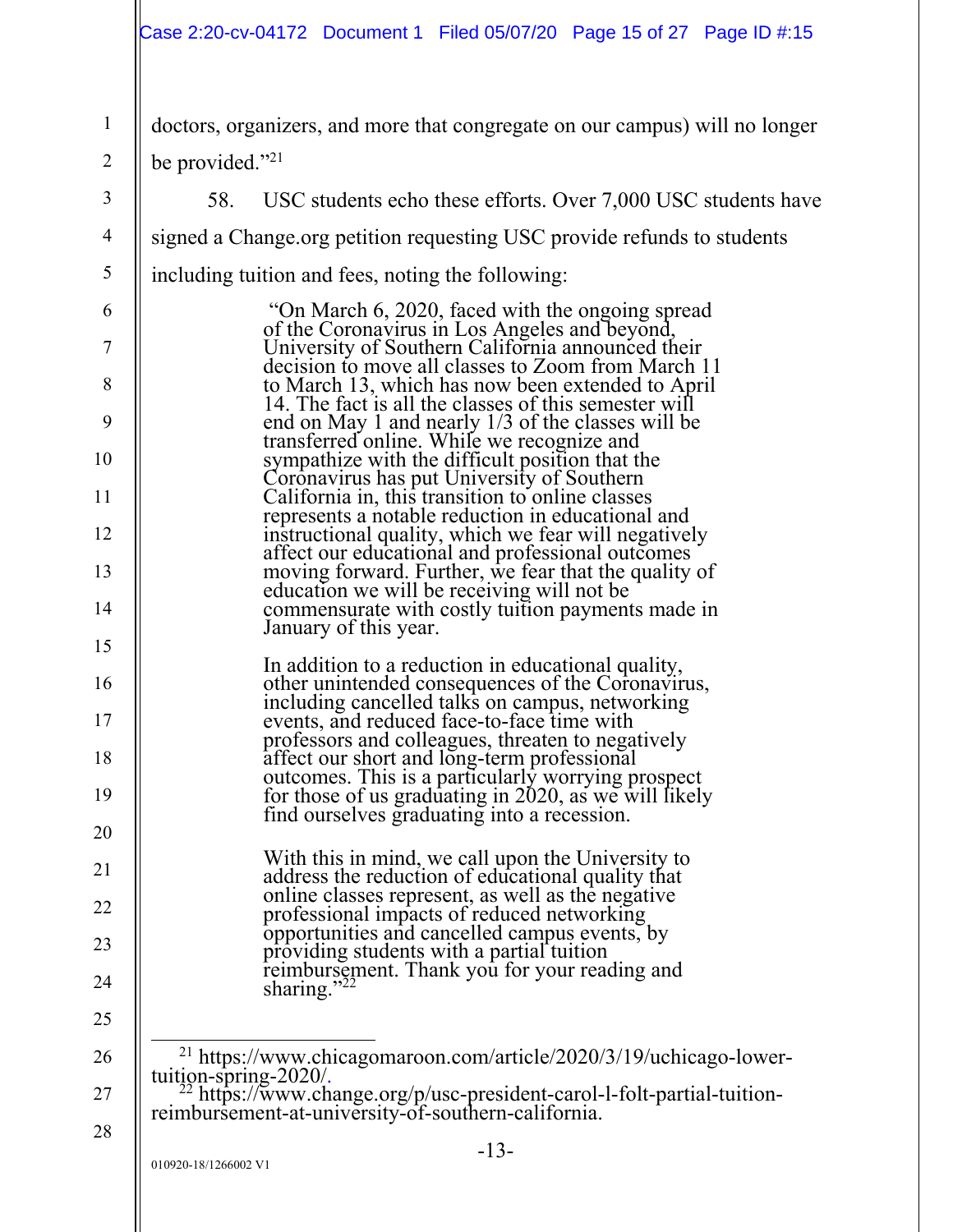| í<br>/ |  |
|--------|--|

3

4

5

6

7

8

9

10

11

12

13

14

15

16

17

18

19

20

21

22

23

24

25

26

27

28

59. And as reported in The Daily Trojan student newspaper:

"Given the state of the semester, students should be given a partial tuition refund for Spring 2020. While professors and University administration have gone to great lengths to adapt course curriculums to an online format and learn how to navigate Zoom, the caliber of education that students are receiving is evidently not the same.

It seems logical that students would be partially reimbursed for on-campus housing and meal plans reimbursed for on-campus housing and meal plans going to waste, but the same should hold true for University tuition. USC is a top-ranked learning institution and research facility, and the high cost of tuition is partially caused by the level of experiential learning and on-campus resources students have access to. Much of what tuition money goes toward is no longer accessible, like the University's 23 libraries, laboratories or lighting stages, since the transition to remote learning.

Closed classrooms, abandoned dorms and shuttered dining halls are only a facet of the college experience that students are missing from home. The costly biannual invoice from USC guarantees students smaller class sizes, unique course offerings and a more personalized education than students would receive at a large public university, not to mention an exclusive membership to the Trojan Family.

\*\*\*

Not everyone has access to the same resources, a quiet space to learn, a stable internet connection or even all of their textbooks. Although the University has made accommodations by changing the grading policy, some students may still be burdened by the loss of resources available at the University.

While students and educators alike are making do with what they have, Zoom office hours will never be the same as interacting face-to-face with a professor, and there's simply no virtual substitute for conducting undergraduate research in a lab on campus. Free events such as Visions and Voices and Speaker Series are postponed or canceled, and for the few events that have been moved online, glitchy audio and technical difficulties will never equate to sitting in Bovard Auditorium and listening to a presentation live.

\*\*\*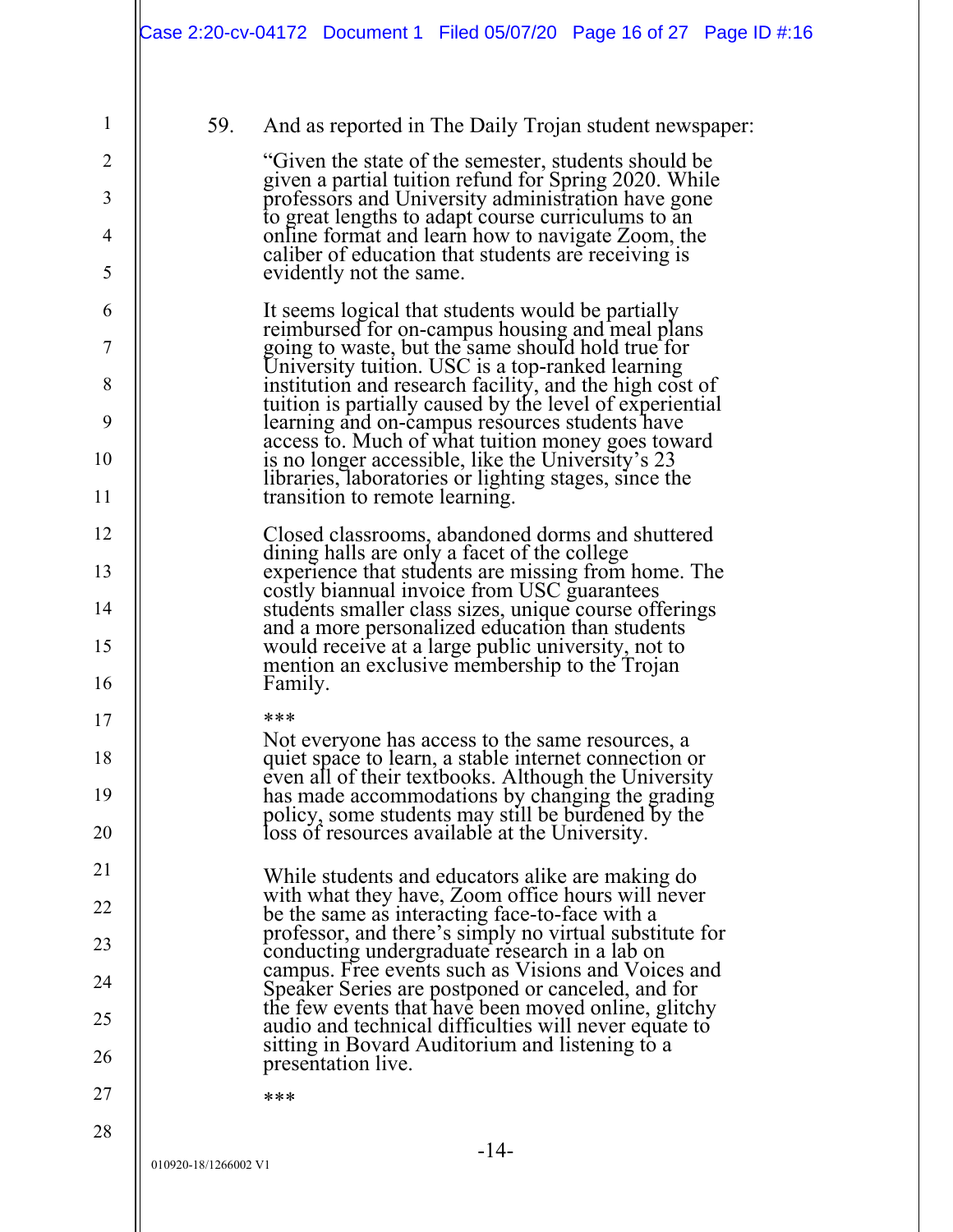|                                                                                                         | Case 2:20-cv-04172 Document 1 Filed 05/07/20 Page 17 of 27 Page ID #:17                                                                                                                                                                                                                                                                                                                                                                                                                                                                                                                                                                                                                                                                         |
|---------------------------------------------------------------------------------------------------------|-------------------------------------------------------------------------------------------------------------------------------------------------------------------------------------------------------------------------------------------------------------------------------------------------------------------------------------------------------------------------------------------------------------------------------------------------------------------------------------------------------------------------------------------------------------------------------------------------------------------------------------------------------------------------------------------------------------------------------------------------|
| $\mathbf{1}$<br>$\overline{2}$<br>$\overline{3}$<br>$\overline{4}$<br>5<br>6<br>$\overline{7}$<br>$8\,$ | While the email sent by Zukoski was an attempt at transparency, students should expect more from USC. As unprecedented a situation as this is, USC has a responsibility to its students first. It claims to<br>accomplish its mission of creating well-rounded<br>contributors to society through a combination of<br>'teaching, research, artistic creation, professional<br>practice and selected forms of public service.' With<br>the suspension of daily life and the introduction of<br>remote instruction, obviously not all of this is<br>possible. But if this is what students are paying for,<br>then Zoom classes shouldn't cost exactly the same as<br>what a semester's worth of hands-on interaction and<br>experience would."23 |
| 9                                                                                                       | <b>Defendant's Refusal To Issue Tuition And Fee Refunds</b><br>$C_{\bullet}$                                                                                                                                                                                                                                                                                                                                                                                                                                                                                                                                                                                                                                                                    |
| 10                                                                                                      | 60.<br>Given USC's transition to online classes and COVID-19                                                                                                                                                                                                                                                                                                                                                                                                                                                                                                                                                                                                                                                                                    |
| 11                                                                                                      | concerns, Defendants asked students to vacate student housing as soon as                                                                                                                                                                                                                                                                                                                                                                                                                                                                                                                                                                                                                                                                        |
| 12                                                                                                      | possible and not to return after Spring Recess from March 14–21, 2020.                                                                                                                                                                                                                                                                                                                                                                                                                                                                                                                                                                                                                                                                          |
| 13                                                                                                      | 61.<br>While Defendants have agreed to prorate housing and dining as                                                                                                                                                                                                                                                                                                                                                                                                                                                                                                                                                                                                                                                                            |
| 14                                                                                                      | of March 23, 2020, they have not agreed to do the same with tuition or                                                                                                                                                                                                                                                                                                                                                                                                                                                                                                                                                                                                                                                                          |
| 15                                                                                                      | mandatory fees. <sup>24</sup>                                                                                                                                                                                                                                                                                                                                                                                                                                                                                                                                                                                                                                                                                                                   |
| 16                                                                                                      | Rather, Defendants announced tuition will remain the same for<br>62.                                                                                                                                                                                                                                                                                                                                                                                                                                                                                                                                                                                                                                                                            |
| 17                                                                                                      | the Spring 2020 term based on the disputed statement "we are continuing to                                                                                                                                                                                                                                                                                                                                                                                                                                                                                                                                                                                                                                                                      |
| 18                                                                                                      | provide a high-quality education, ensure academic progress towards degree,                                                                                                                                                                                                                                                                                                                                                                                                                                                                                                                                                                                                                                                                      |
| 19                                                                                                      | and offer a robust learning environment." <sup>25</sup>                                                                                                                                                                                                                                                                                                                                                                                                                                                                                                                                                                                                                                                                                         |
| 20                                                                                                      | Defendants do so notwithstanding the fact USC received \$19<br>63.                                                                                                                                                                                                                                                                                                                                                                                                                                                                                                                                                                                                                                                                              |
| 21                                                                                                      | million in federal stimulus aid under the CARES Act.                                                                                                                                                                                                                                                                                                                                                                                                                                                                                                                                                                                                                                                                                            |
| 22                                                                                                      |                                                                                                                                                                                                                                                                                                                                                                                                                                                                                                                                                                                                                                                                                                                                                 |
| 23                                                                                                      |                                                                                                                                                                                                                                                                                                                                                                                                                                                                                                                                                                                                                                                                                                                                                 |
| 24                                                                                                      |                                                                                                                                                                                                                                                                                                                                                                                                                                                                                                                                                                                                                                                                                                                                                 |
| 25                                                                                                      | <sup>23</sup> https://dailytrojan.com/2020/04/15/usc-must-gives-students-a-partial-                                                                                                                                                                                                                                                                                                                                                                                                                                                                                                                                                                                                                                                             |
| 26<br>27                                                                                                | tuition-refund/.<br>$^{24}$ https://coronavirus.usc.edu/2020/04/10/4-10-usc-housing-update/.<br><sup>25</sup> https://coronavirus.usc.edu/2020/04/28/4-28-academic-updates-for-                                                                                                                                                                                                                                                                                                                                                                                                                                                                                                                                                                 |
| 28                                                                                                      | current-and-future-trojans/.                                                                                                                                                                                                                                                                                                                                                                                                                                                                                                                                                                                                                                                                                                                    |
|                                                                                                         | $-15-$<br>010920-18/1266002 V1                                                                                                                                                                                                                                                                                                                                                                                                                                                                                                                                                                                                                                                                                                                  |
|                                                                                                         |                                                                                                                                                                                                                                                                                                                                                                                                                                                                                                                                                                                                                                                                                                                                                 |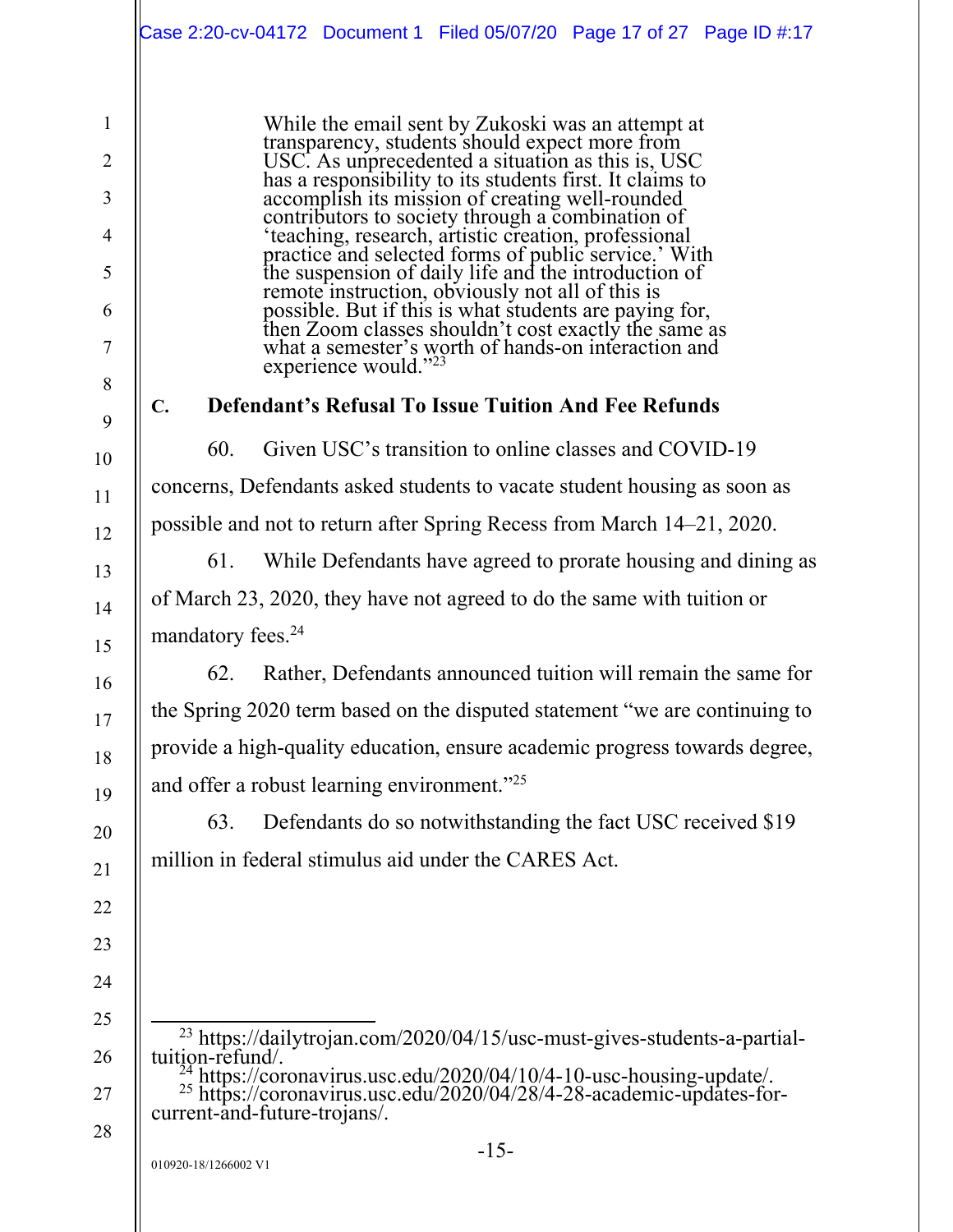2 3

4

5

6

7

8

9

10

11

12

13

14

15

16

17

18

19

1

# **V. CLASS ACTION ALLEGATIONS**

64. Plaintiff sues under Rule  $23(a)$ , (b)(2), and Rule  $23(b)(3)$  of the Federal Rules of Civil Procedure, on behalf of herself and a Class defined as follows:

> All persons enrolled at USC for the Spring 2020<br>term who paid USC, in whole or in part, tuition, fees, and/or room and board for in-person instruction and use of campus facilities, but were denied use of and/or access to in-person instruction and/or campus facilities by USC.

Excluded from the Class are Defendants, any entity in which Defendants have a controlling interest, and Defendants' legal representatives, predecessors, successors, assigns, and employees. Further excluded from the Class is this Court and its employees. Plaintiff reserves the right to modify or amend the Class definition including through the creation of sub-classes if necessary, as appropriate, during this litigation.

65. The definition of the Class is unambiguous. Plaintiff is a member of the Class Plaintiff seeks to represent. Class Members can be notified of the class action through contact information and/or address lists maintained in the usual course of business by Defendants.

66. Per Rule 23(a)(1), Class Members are so numerous and geographically dispersed that their individual joinder of all Class Members is impracticable. The precise number of Class members is unknown to Plaintiff but may be ascertained from Defendants' records, however, given the thousands of students enrolled at USC in a given year, that number greatly exceeds the number to make joinder possible. Class Members may be notified of the pendency of this action by recognized, Court-approved notice dissemination methods, which may include U.S. Mail, electronic mail, Internet postings, and/or published notice.

27 28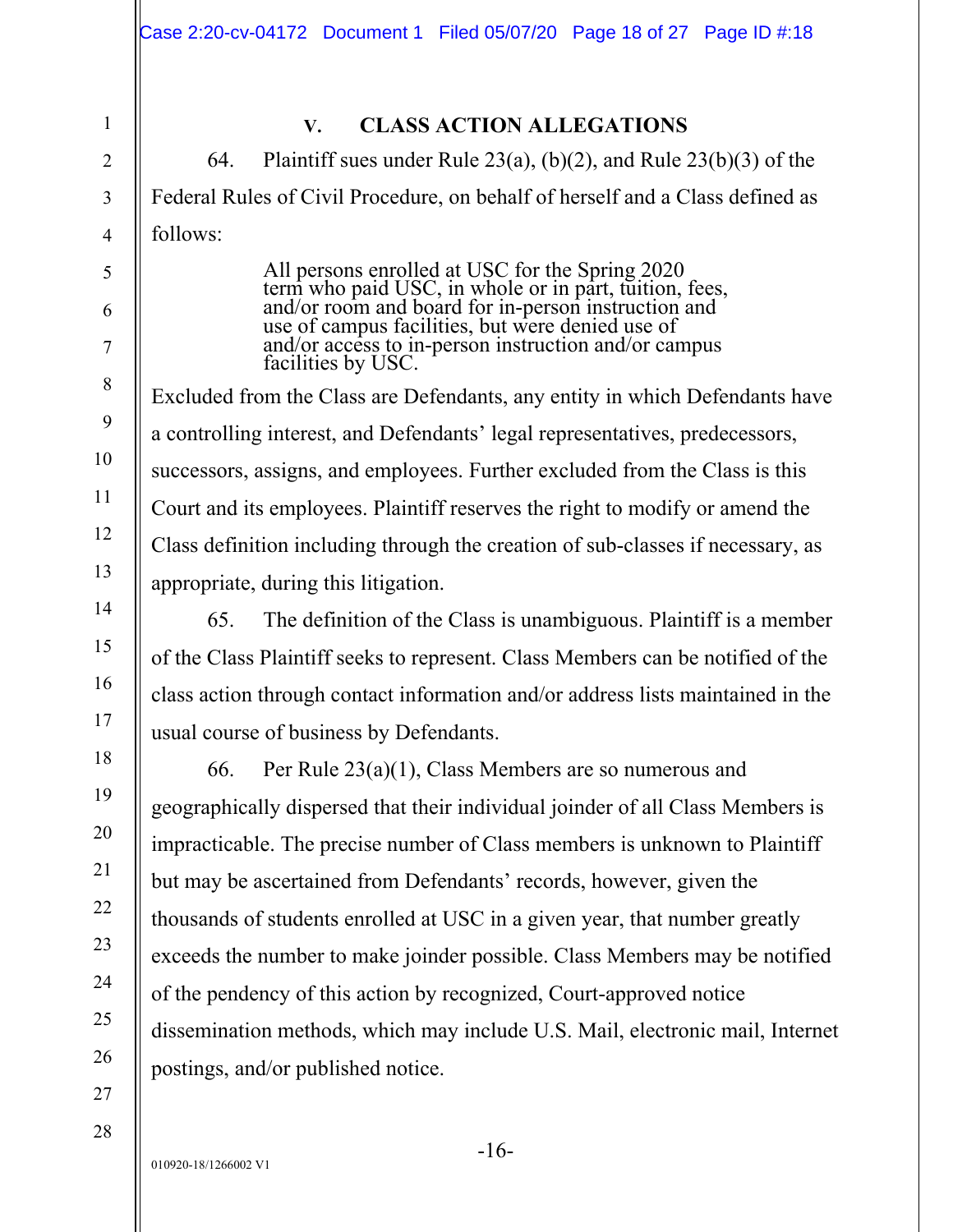67. Defendants have acted or refused to act on grounds generally applicable to Plaintiff and the Class Members, making appropriate final injunctive relief and declaratory relief regarding the Class under Rule 23(b)(2).

68. Consistent with Rule 23(a)(2), Defendants engaged in a common course of conduct giving rise to the legal rights sought to be enforced by the Class Members. Similar or identical legal violations are involved. Individual questions pale by comparison to the numerous common questions that predominate. The injuries sustained by the Class Members flow, in each instance, from a common nucleus of operative facts—USC's campus closure and student evictions, its complete transition to online classes, and Defendant's refusal to fully refund tuition, fees and/or room and board.

69. Additionally, common questions of law and fact predominate over the questions affecting only individual Class Members under Rule  $23(a)(2)$  and Rule  $23(b)(3)$ . Some of the common legal and factual questions include:

| a. Whether Defendants engaged in the conduct alleged;            |
|------------------------------------------------------------------|
| b. Whether Defendants have a policy and/or procedure of          |
| denying refunds, in whole or in part, to Plaintiff and the Class |
| Members;                                                         |
| c. Whether Defendants breached identical contracts with          |
| Plaintiff and the Class Members;                                 |
| d. Whether Defendants violated the common law of unjust          |
| enrichment;                                                      |
| e. Whether Defendants converted Plaintiff and the Class          |
| Members refunds and/or rights to refunds;                        |

f. The nature and extent of damages and other remedies to which the conduct of Defendants entitles the Class Members.

1

2

3

4

5

6

7

8

9

10

11

12

13

14

15

16

17

18

19

20

21

22

23

24

25

26

27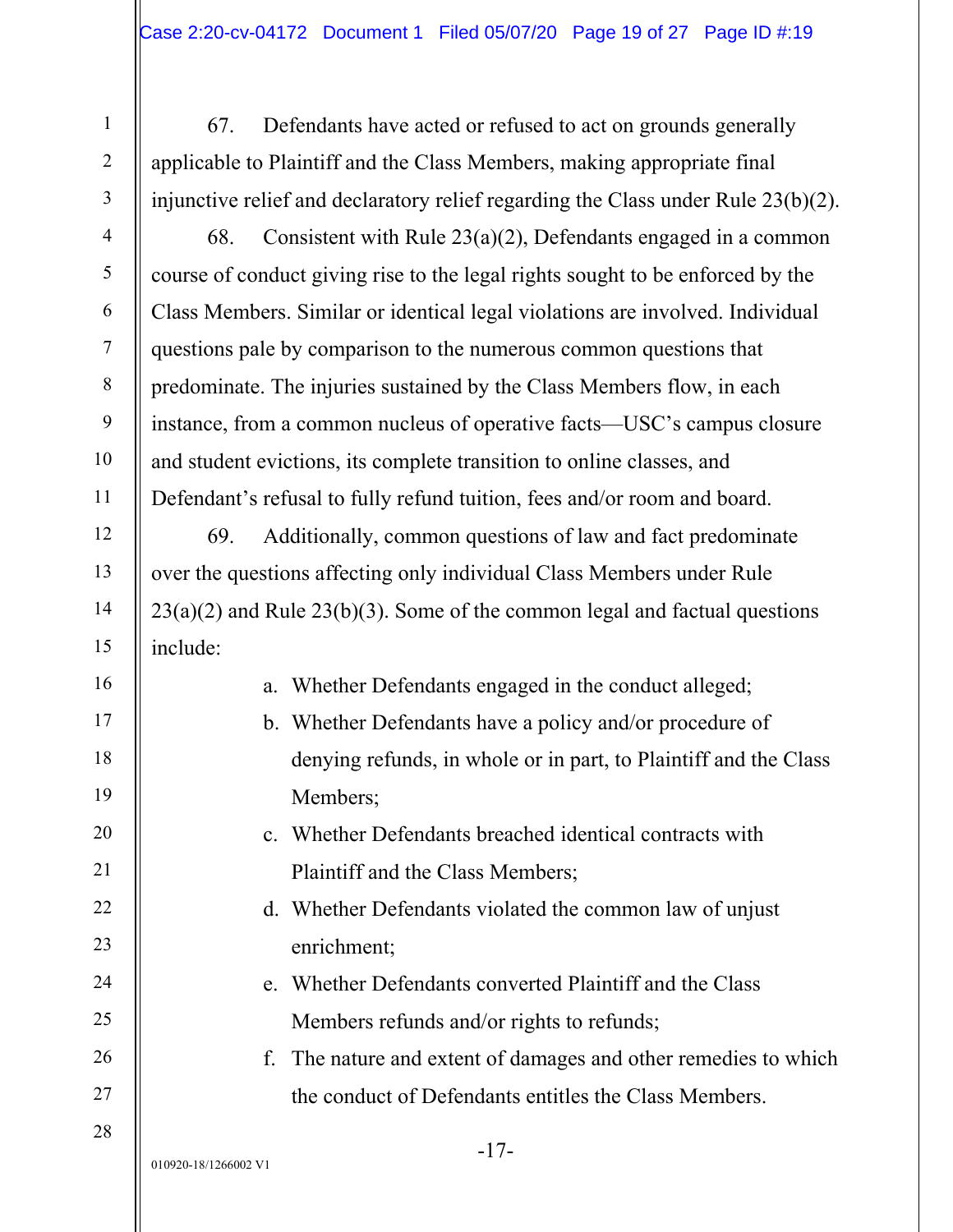70. The Class Members have been damaged by Defendants through their practice of denying refunds to Class Members.

71. Plaintiff's claims are typical of the claims of the other Class Members under Rule 23(a)(3). Plaintiff is a student enrolled at USC in the Spring 2020 term. Like other Class Members, Plaintiff was instructed to leave USC's campus, forced to take online classes, and has been completely or partially denied a refund for tuition, fees, and/or room and board.

72. Plaintiff and Plaintiff's counsel will fairly and adequately protect the interests of the Class as required by Rule  $23(a)(4)$ . Plaintiff is familiar with the basic facts that form the bases of the Class Members' claims. Plaintiff's interests do not conflict with the interests of the other Class Members she seeks to represent. Plaintiff has retained counsel competent and experienced in class action litigation and intends to prosecute this action vigorously. Plaintiff's counsel has successfully prosecuted complex class actions, including consumer protection class actions. Plaintiff and Plaintiff's counsel will fairly and adequately protect the interests of the Class Members.

73. The class action device is superior to other available means for the fair and efficient adjudication of the claims of Plaintiff and the Class Members under Rule 23(b)(3). The relief sought per individual members of the Class is small given the burden and expense of individual prosecution of the potentially extensive litigation necessitated by the conduct of Defendants. It would be virtually impossible for the Class Members to seek redress individually. Even if the Class Members themselves could afford such individual litigation, the court system could not.

74. In addition, under Rule 23(b)(3)(A), individual litigation of the legal and factual issues raised by the conduct of Defendants would increase delay and expense to all parties and to the court system. The class action

1

2

3

4

5

6

7

8

9

10

11

12

13

14

15

16

17

18

19

20

21

22

23

24

25

26

27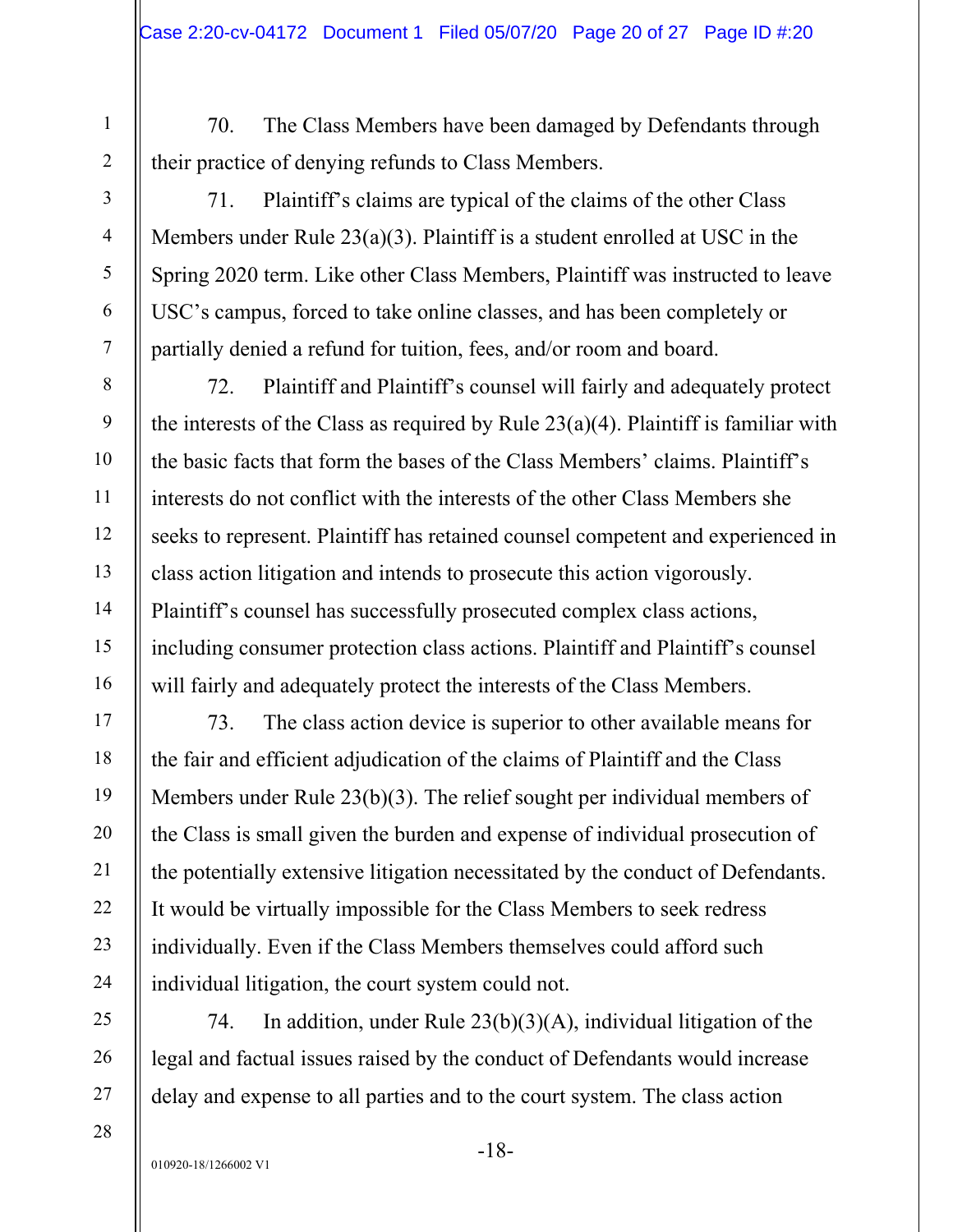device presents far fewer management difficulties and provides the benefits of a single, uniform adjudication, economies of scale, and comprehensive supervision by a single court.

75. Under Rule  $23(b)(3)(C)$ , it is desirable to concentrate the litigation of the claims of Plaintiff and the Class Members in this forum given that USC is located within this judicial district and discovery of relevant evidence will occur within this district.

76. Given the similar nature of the Class Members' claims and the absence of material differences in the state statutes and common laws upon which the Class Members' claims are based, a nationwide Class will be easily managed by the Court and the parties per Rule 23(b)(3)(D).

# **VI. CAUSES OF ACTION COUNT I**

# **BREACH OF CONTRACT**

77. Plaintiff restates and re-alleges, and incorporates herein by reference, the preceding paragraphs as if fully set forth herein.

78. Plaintiff and the Class Members entered into identical, binding contracts with Defendant.

79. Under their contracts with Defendant, Plaintiff and the members of the class paid Defendant tuition, fees and/or room and board charges for Defendant to provide in-person instruction, access to Defendant's facilities, and/or housing services.

80. Plaintiff and the Class Members have fulfilled all expectations, having paid Defendants for all Spring 2020 term financial assessments.

81. However, Defendants have breached such contracts, failed to provide those services and/or have not otherwise performed as required by the contract between Plaintiff and the Class Members and Defendants. Defendants

28

1

2

3

4

5

6

7

8

9

10

11

12

13

14

15

16

17

18

19

20

21

22

23

24

25

26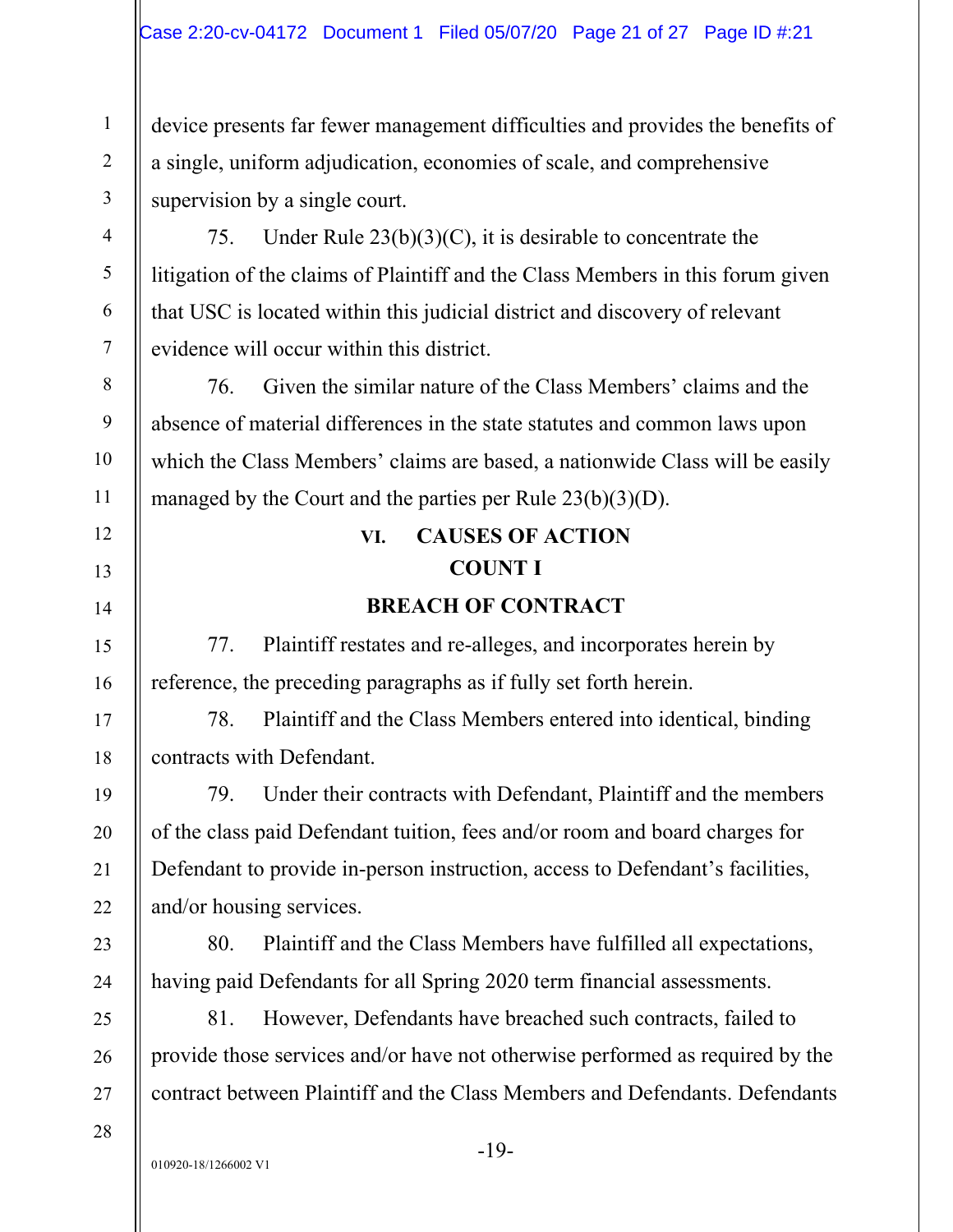have moved all classes to online classes, have restricted or eliminated Plaintiff and the Class Members' ability to access university facilities, and/or have evicted Plaintiff and the Class Members from campus housing. In doing so, Defendants have and continue to deprive Plaintiff and the Class Members from the benefit of their bargains with Defendants.

82. Plaintiff and the Class Members have been damaged as a direct and proximate result of Defendants' breach.

83. Plaintiff and Class Members are entitled to damages, including but not limited to tuition refunds, fee refunds, and/or room and board refunds.

## **COUNT II**

## **UNJUST ENRICHMENT**

84. Plaintiff restates and re-alleges, and incorporates herein by reference, the preceding paragraphs as if fully set forth herein.

85. At all times relevant hereto, Plaintiff and the Class Members directly conferred non-gratuitous benefits on Defendants, *i.e.*, monetary payments for tuition, fees, and/or room and board, so that Plaintiff and the Class Members could avail themselves of in-person educational opportunities and utilize campus facilities, including campus dormitories.

86. Defendants knowingly accepted the benefits conferred upon them by Plaintiff and the Class Members.

87. Defendants appreciated or knew of the non-gratuitous benefits conferred upon them by Plaintiff and members of the Class.

88. Defendants accepted or retained the non-gratuitous benefits conferred upon them by Plaintiff and members of the Class, with full knowledge and awareness that, because of Defendants' unjust and inequitable actions, Plaintiff and members of the Class are entitled to refunds for tuition, fees, and/or room and board.

28

1

2

3

4

5

6

7

8

9

10

11

12

13

14

15

16

17

18

19

20

21

22

23

24

25

26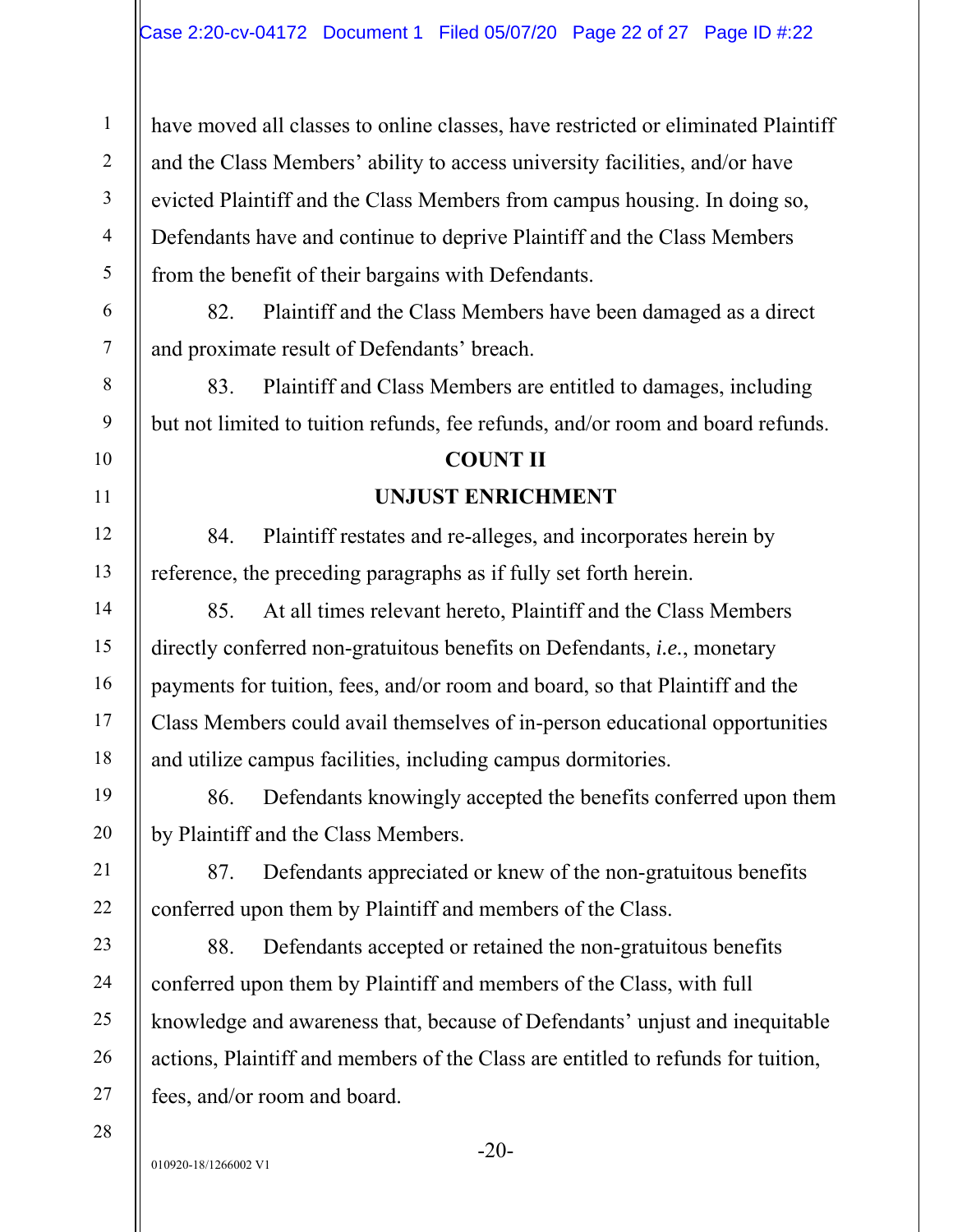89. Retaining the non-gratuitous benefits conferred upon Defendants by Plaintiff and members of the Class under these circumstances made Defendants' retention of the non-gratuitous benefits unjust and inequitable.

90. Because Defendants' retention of the non-gratuitous benefits conferred by Plaintiff and members of the Class is unjust and inequitable, Plaintiff and members of the Class are entitled to, and seek disgorgement and restitution of the benefits unjustly retained, whether in whole or in part, including through refunds for tuition, fees, and/or room and board.

# **COUNT III**

# **CONVERSION**

91. Plaintiff restates and re-alleges, and incorporates herein by reference, the preceding paragraphs as if fully set forth herein.

92. Plaintiff and the other members of the Class have an undisputed right to receive educational services, activities, and access USC's facilities for the Spring 2020 term. Plaintiff and the Class Members obtained such rights by paying Defendants tuition, fees, and/or room and board and by otherwise remaining in good standing with Defendants.

93. Defendants wrongfully exercised control over and/or intentionally interfered with the rights of Plaintiff and members of the Class by effectively closing its campus(es) to in-person education and switching to an online-only format, discontinuing paid-for services, and evicting students from campus housing. All the while, Defendants have unlawfully retained the monies Plaintiff and the Class Members paid Defendants as well as barred Plaintiff from USC's facilities.

94. Defendants deprived Plaintiff and the other Class Members of the rights and benefits for which they paid Defendants tuition, fees, and/or room and board.

28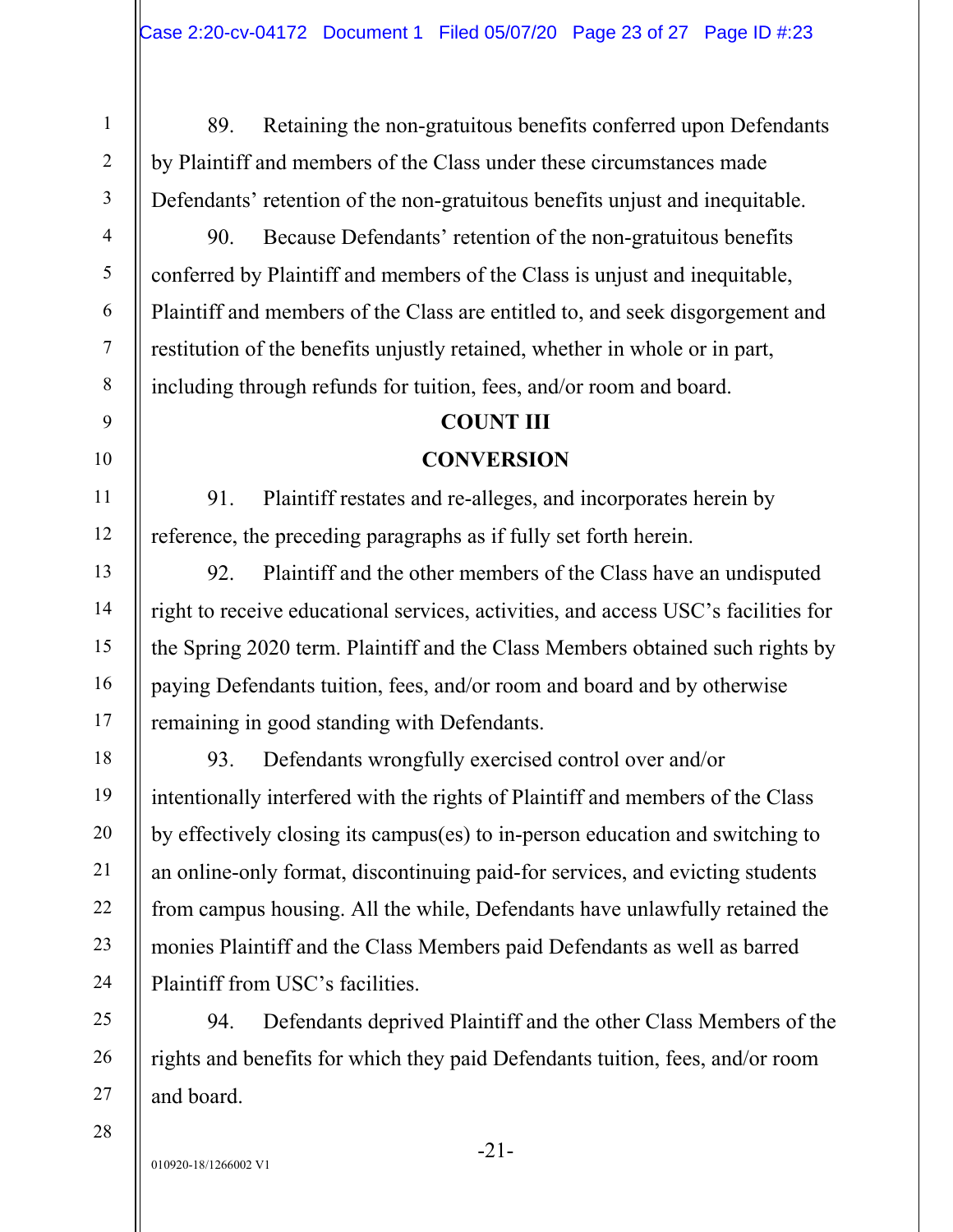95. Plaintiff and/or Class Members have requested and/or demanded that Defendants issue refunds.

96. Defendants' interference with the rights and services for which Plaintiff and members of the Class paid damaged Plaintiff and the members of the Class in that they paid for rights, benefits, services, and/or facility access, but Defendant has deprived Plaintiff and members of the Class of their rights, benefits, services, and/or facility access.

## **COUNT IV**

## **CAL. BUS. & PROF. CODE § 17200**

97. Plaintiff restates and re-alleges, and incorporates herein by reference the preceding paragraphs as if fully set forth herein.

98. California's Unfair Competition Law, Cal. Bus. & Prof. Code §§ 17200, et seq., prohibits an "unlawful, unfair or fraudulent business act or practice."

99. Defendants violated the Unfair Competition Law by committing an unlawful act by breaching its contracts with Plaintiff and Class Members, failing to provide services paid for, including in-person instruction and access to Defendants' facilities, and failing to refund tuition, fees, and costs.

100. Defendants' practices are fraudulent because Defendants represented they would offer in-person instruction and access to Defendants' facilities. Plaintiff and Class Members paid for the Spring 2020 semester and college experience as advertised. But Plaintiff and Class Members did not receive the services they paid for—Defendants moved all classes online, restricted student access to university facilities, and evicted Plaintiff and Class Members from campus housing.

1

2

3

4

5

6

7

8

9

10

11

12

13

14

15

16

17

18

19

20

21

22

23

24

25

26

27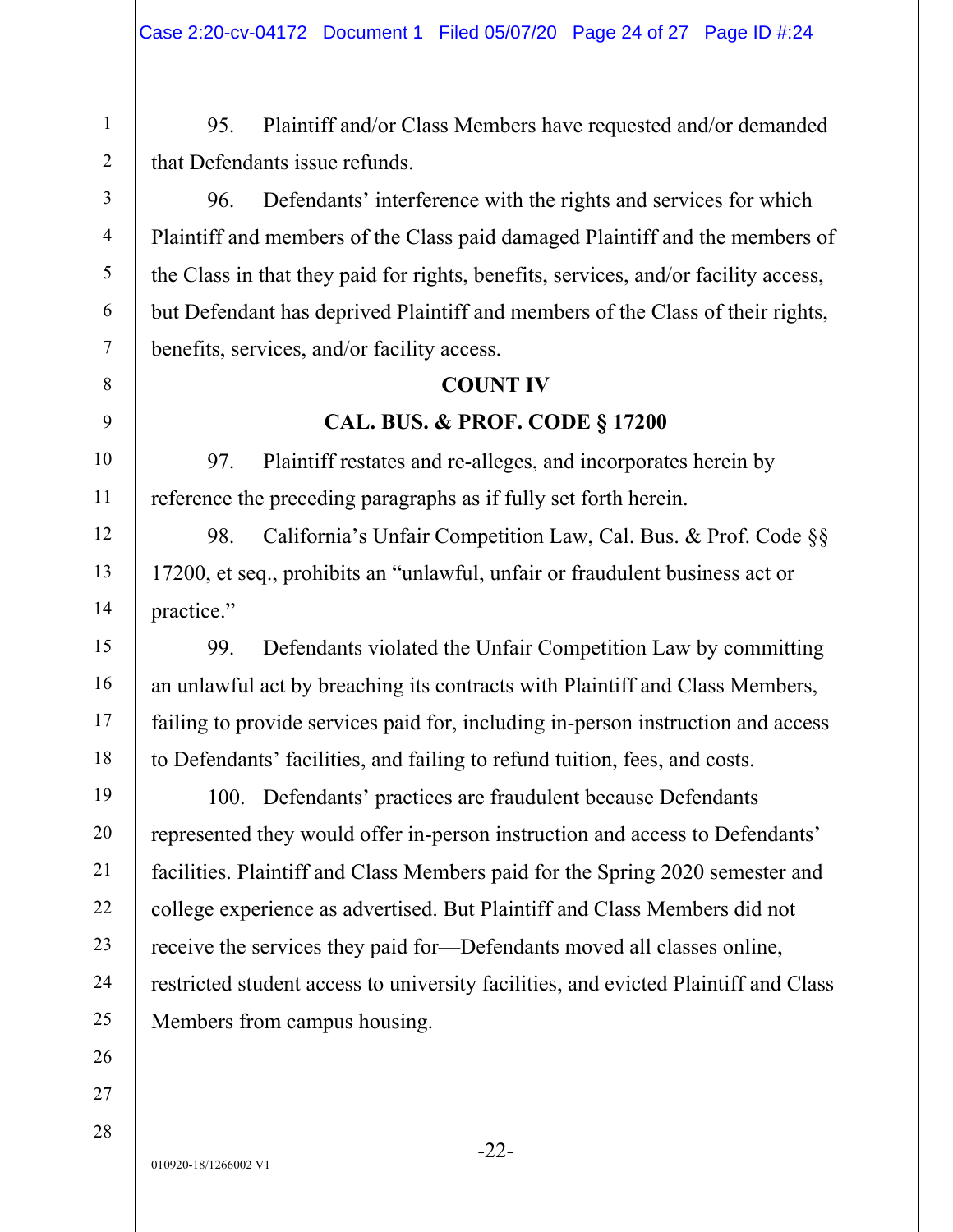101. Defendants continue to charge full tuition and fees as if full services and facilities are being provided, collecting millions of dollars from students deprived of the full benefit of their payments.

102. Defendants' practices are immoral, unethical, oppressive, unscrupulous or substantially injurious because it deprives Plaintiff and Class members of their bargained for educational experience, opportunities, and access to facilities, and forces students and families bear the burden of USC's COVID-19 related shutdown.

103. As a direct and proximate result of Defendants unlawful and unfair business acts and practices, Plaintiffs have suffered and will continue to suffer actual damages.

104. Plaintiff and members of the Class are entitled to, and seek disgorgement and restitution of the benefits unjustly retained, whether in whole or in part, including through refunds for tuition, fees, and/or room and board.

# **PRAYER FOR RELIEF**

WHEREFORE, Plaintiff and Class Members request that the Court enter an order or judgment against Defendants including:

A. Certification of the action as a Class Action under Rules 23(b)(2) and 23(b)(3) of the Federal Rules of Civil Procedure, and appointment of Plaintiff as Class Representative and her counsel of record as Class Counsel;

B. Damages in the amount of unrefunded tuition, fees, and/or room and board;

C. Actual damages and all such other relief as provided under the law;

26

1

2

3

4

5

6

7

8

9

10

11

12

13

14

15

16

17

18

19

20

21

22

23

24

25

27

28

D. Pre-judgment and post-judgment interest on such monetary relief;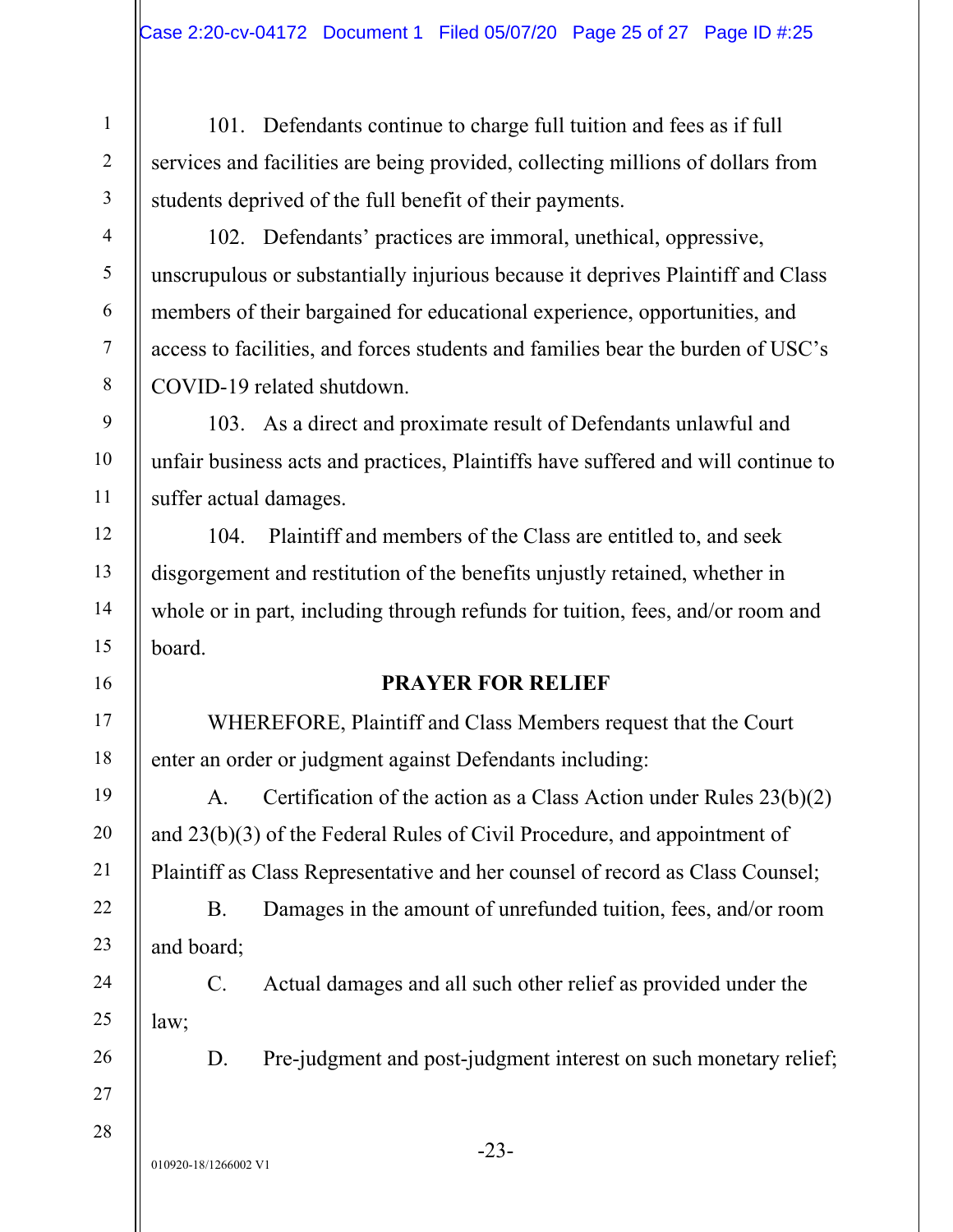| $\mathbf{1}$   | Ε.                                                                          | Other appropriate injunctive relief as permitted by law or equity,                              |
|----------------|-----------------------------------------------------------------------------|-------------------------------------------------------------------------------------------------|
| $\overline{2}$ | including an order enjoining Defendants from retaining refunds for tuition, |                                                                                                 |
| 3              | fees, and/or room and board;                                                |                                                                                                 |
| 4              | $F_{\cdot}$                                                                 | The costs of bringing this suit, including reasonable attorney's                                |
| 5              | fees; and                                                                   |                                                                                                 |
| 6              |                                                                             | All other relief to which Plaintiff and members of the Class may be                             |
| $\tau$         | entitled by law or in equity.                                               |                                                                                                 |
| 8              |                                                                             | <b>JURY DEMAND</b>                                                                              |
| 9              |                                                                             | Plaintiff demands trial by jury on her own behalf and on behalf of Class                        |
| 10             | Members.                                                                    |                                                                                                 |
| 11             | Dated: May 7, 2020                                                          | Respectfully submitted,                                                                         |
| 12             |                                                                             | By: /s/ Christoper R. Pitoun                                                                    |
| 13             |                                                                             | Christopher R. Pitoun (SBN 290235)                                                              |
| 14<br>15       |                                                                             | christopherp@hbsslaw.com<br>HAGENS BERMAN SOBOL SHAPIRO LLP<br>301 North Lake Avenue, Suite 203 |
| 16             |                                                                             | Pasadena, CA 91101<br>$T: (213)$ 330-7150<br>$F: (213)$ 330-7152                                |
| 17             |                                                                             | Steve W. Berman                                                                                 |
| 18             |                                                                             | <i>(Pro Hac Vice Forthcoming)</i><br>steve@hbsslaw.com                                          |
| 19<br>20       |                                                                             | HAGENS BERMAN SOBOL SHAPIRO LLP<br>1301 Second Avenue, Suite 2000<br>Seattle, WA 98101          |
| 21             |                                                                             | $T: (206)$ 623-7292<br>$F: (206)$ 623-0594                                                      |
| 22             |                                                                             | Daniel J. Kurowski                                                                              |
| 23             |                                                                             | <i>(Pro Hac Vice Forthcoming)</i><br>dank@hbsslaw.com                                           |
| 24             |                                                                             | Whitney K. Siehl<br><i>(Pro Hac Vice Forthcoming)</i>                                           |
| 25             |                                                                             | whitneys@hbsslaw.com<br>HAGENS BERMAN SOBOL SHAPIRO LLP                                         |
| 26             |                                                                             | 455 N. Cityfront Plaza Dr., Suite 2410<br>Chicago, IL 60611<br>$T: (708)$ 628-4949              |
| 27             |                                                                             | $F: (708) 628-4950$                                                                             |
| 28             | 010920-18/1266002 V1                                                        | $-24-$                                                                                          |